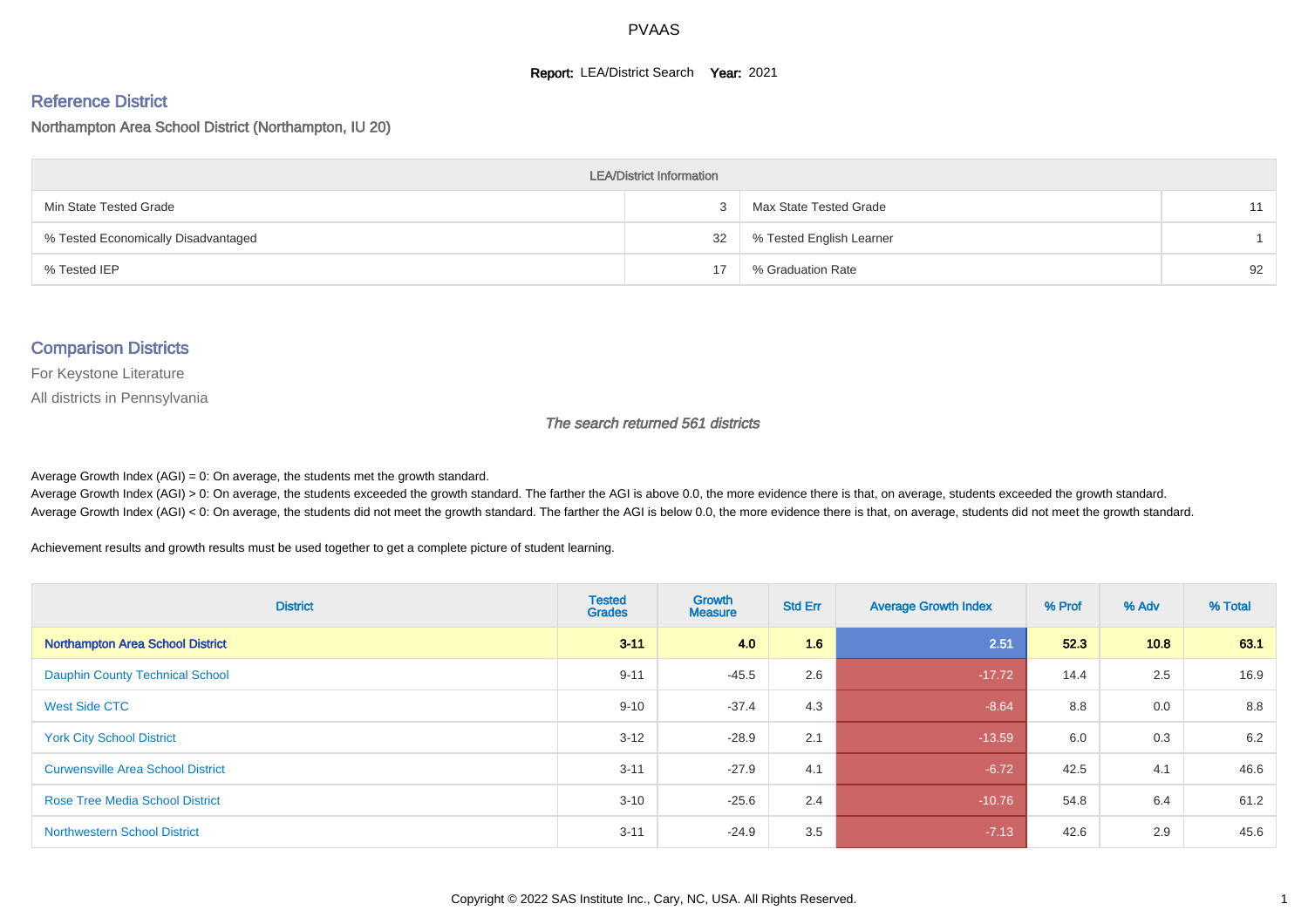| <b>District</b>                               | <b>Tested</b><br><b>Grades</b> | <b>Growth</b><br><b>Measure</b> | <b>Std Err</b> | <b>Average Growth Index</b> | % Prof | % Adv   | % Total |
|-----------------------------------------------|--------------------------------|---------------------------------|----------------|-----------------------------|--------|---------|---------|
| Northampton Area School District              | $3 - 11$                       | 4.0                             | 1.6            | 2.51                        | 52.3   | 10.8    | 63.1    |
| Philipsburg-Osceola Area School District      | $3 - 11$                       | $-24.8$                         | 3.3            | $-7.43$                     | 19.7   | 2.6     | 22.4    |
| <b>Mastery Charter School - Gratz Campus</b>  | $7 - 10$                       | $-23.9$                         | 4.5            | $-5.29$                     | 2.9    | 0.0     | 2.9     |
| <b>Southern Fulton School District</b>        | $3 - 11$                       | $-23.7$                         | 4.4            | $-5.37$                     | 34.2   | 10.5    | 44.7    |
| <b>Shikellamy School District</b>             | $3 - 10$                       | $-22.3$                         | 2.5            | $-8.92$                     | 33.3   | 6.1     | 39.5    |
| <b>Lawrence County CTC</b>                    | $10 - 11$                      | $-21.7$                         | 3.6            | $-6.05$                     | 19.8   | 0.0     | 19.8    |
| Lackawanna Trail School District              | $3 - 10$                       | $-21.7$                         | 3.5            | $-6.20$                     | 38.5   | 1.5     | 40.0    |
| <b>Springfield Township School District</b>   | $3 - 11$                       | $-18.9$                         | 3.2            | $-5.88$                     | 62.6   | 3.6     | 66.3    |
| <b>Frazier School District</b>                | $3 - 11$                       | $-17.2$                         | 3.7            | $-4.70$                     | 37.1   | 1.6     | 38.7    |
| <b>Penns Manor Area School District</b>       | $3 - 12$                       | $-17.0$                         | 3.7            | $-4.52$                     | 29.7   | 3.1     | 32.8    |
| <b>Pennridge School District</b>              | $3 - 10$                       | $-16.8$                         | 1.4            | $-11.59$                    | 46.8   | 8.0     | 54.9    |
| Jefferson County-Dubois AVTS                  | $9 - 11$                       | $-16.2$                         | 3.9            | $-4.16$                     | 23.0   | 0.0     | 23.0    |
| <b>Lancaster School District</b>              | $3 - 12$                       | $-15.8$                         | 1.5            | $-10.90$                    | 14.6   | $2.3\,$ | 16.9    |
| Mifflinburg Area School District              | $3 - 11$                       | $-15.8$                         | 2.5            | $-6.30$                     | 42.4   | 4.0     | 46.4    |
| Schuylkill Haven Area School District         | $3 - 11$                       | $-15.3$                         | 3.1            | $-4.87$                     | 49.7   | 2.4     | 52.1    |
| <b>Ringgold School District</b>               | $3 - 11$                       | $-14.7$                         | 2.4            | $-6.04$                     | 41.5   | 7.9     | 49.4    |
| <b>Tacony Academy Charter School</b>          | $3 - 11$                       | $-14.7$                         | 3.0            | $-4.82$                     | 22.4   | 1.8     | 24.1    |
| Southern Columbia Area School District        | $3 - 11$                       | $-14.6$                         | 3.0            | $-4.92$                     | 55.0   | 4.0     | 59.0    |
| <b>Erie City School District</b>              | $3 - 12$                       | $-14.5$                         | 1.6            | $-9.26$                     | 25.4   | 3.0     | 28.4    |
| <b>Ridgway Area School District</b>           | $3 - 11$                       | $-14.5$                         | 4.1            | $-3.56$                     | 49.0   | 9.8     | 58.8    |
| <b>Minersville Area School District</b>       | $3 - 11$                       | $-14.4$                         | 3.7            | $-3.90$                     | 39.3   | 3.3     | 42.6    |
| <b>Williamsburg Community School District</b> | $3 - 11$                       | $-14.3$                         | 4.1            | $-3.48$                     | 28.3   | 0.0     | 28.3    |
| Johnsonburg Area School District              | $3 - 11$                       | $-14.1$                         | 3.9            | $-3.62$                     | 54.0   | 4.6     | 58.6    |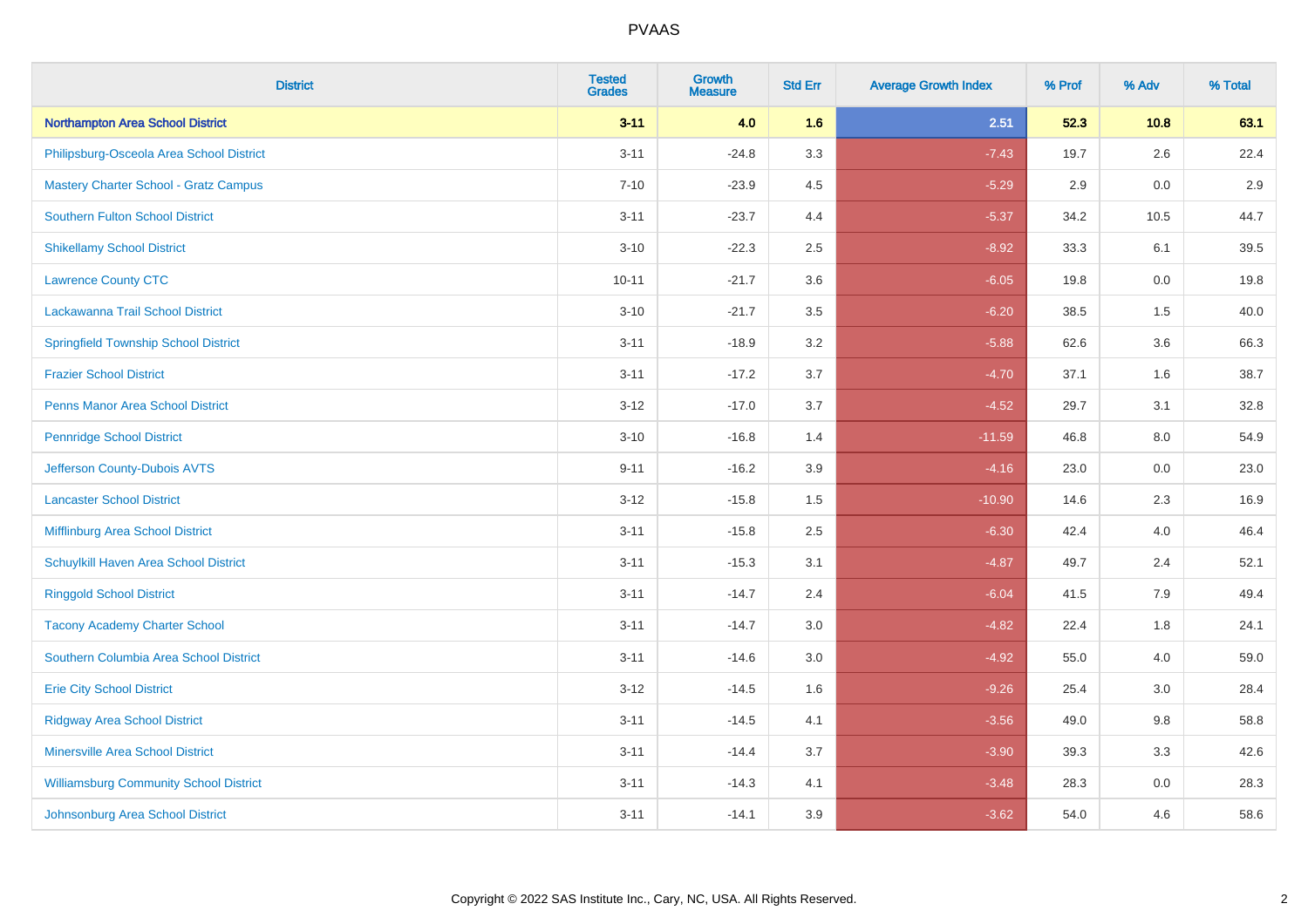| <b>District</b>                                 | <b>Tested</b><br><b>Grades</b> | <b>Growth</b><br><b>Measure</b> | <b>Std Err</b> | <b>Average Growth Index</b> | % Prof | % Adv   | % Total |
|-------------------------------------------------|--------------------------------|---------------------------------|----------------|-----------------------------|--------|---------|---------|
| Northampton Area School District                | $3 - 11$                       | 4.0                             | 1.6            | 2.51                        | 52.3   | 10.8    | 63.1    |
| <b>Riverside Beaver County School District</b>  | $3 - 11$                       | $-14.0$                         | 3.0            | $-4.64$                     | 49.4   | $8.8\,$ | 58.2    |
| <b>Bristol Township School District</b>         | $3 - 11$                       | $-13.9$                         | 2.0            | $-7.05$                     | 31.0   | 3.7     | 34.7    |
| <b>Tulpehocken Area School District</b>         | $3 - 12$                       | $-13.7$                         | 2.8            | $-4.81$                     | 36.7   | 2.8     | 39.4    |
| Propel Charter School - Braddock Hills          | $3 - 11$                       | $-13.6$                         | 3.6            | $-3.81$                     | 9.7    | 1.6     | 11.3    |
| Salisbury-Elk Lick School District              | $3 - 11$                       | $-13.5$                         | 5.9            | $-2.30$                     | 27.8   | 0.0     | 27.8    |
| <b>Titusville Area School District</b>          | $3 - 11$                       | $-13.2$                         | 2.6            | $-4.99$                     | 43.2   | 4.8     | 48.0    |
| <b>Rochester Area School District</b>           | $3 - 11$                       | $-13.2$                         | 4.6            | $-2.89$                     | 19.5   | 1.3     | 20.8    |
| <b>Northern Potter School District</b>          | $3 - 12$                       | $-13.1$                         | 4.6            | $-2.84$                     | 37.5   | 0.0     | 37.5    |
| Southern Huntingdon County School District      | $3 - 11$                       | $-12.9$                         | 3.2            | $-3.98$                     | 32.5   | $2.5\,$ | 35.0    |
| <b>Keystone Education Center Charter School</b> | $3 - 12$                       | $-12.9$                         | 5.9            | $-2.19$                     | 28.0   | 0.0     | 28.0    |
| <b>Hatboro-Horsham School District</b>          | $3 - 11$                       | $-12.8$                         | 1.7            | $-7.47$                     | 45.6   | 7.2     | 52.8    |
| <b>Norristown Area School District</b>          | $3 - 12$                       | $-12.8$                         | 1.6            | $-7.98$                     | 23.5   | 2.3     | 25.7    |
| <b>Avonworth School District</b>                | $3 - 10$                       | $-12.6$                         | 3.1            | $-4.01$                     | 59.8   | 4.6     | 64.4    |
| Columbia-Montour AVTS                           | $9 - 10$                       | $-12.5$                         | 3.0            | $-4.16$                     | 22.3   | 0.6     | 22.9    |
| <b>Wellsboro Area School District</b>           | $3 - 11$                       | $-12.4$                         | 3.0            | $-4.11$                     | 49.2   | 11.9    | 61.1    |
| <b>Owen J Roberts School District</b>           | $3 - 11$                       | $-12.3$                         | 1.6            | $-7.61$                     | 57.0   | 11.9    | 69.0    |
| <b>West Mifflin Area School District</b>        | $3 - 12$                       | $-12.3$                         | 2.9            | $-4.22$                     | 39.7   | 10.3    | 50.0    |
| <b>Annville-Cleona School District</b>          | $3 - 12$                       | $-12.1$                         | 2.7            | $-4.46$                     | 34.9   | 7.8     | 42.6    |
| Catasauqua Area School District                 | $3 - 12$                       | $-12.1$                         | 3.0            | $-4.00$                     | 36.8   | 7.6     | 44.3    |
| <b>Bucks County Technical High School</b>       | $9 - 10$                       | $-12.0$                         | 2.5            | $-4.84$                     | 35.9   | 3.2     | 39.2    |
| <b>Marion Center Area School District</b>       | $3 - 10$                       | $-12.0$                         | 3.1            | $-3.87$                     | 33.7   | 1.1     | 34.8    |
| <b>Moniteau School District</b>                 | $3 - 11$                       | $-11.8$                         | 3.3            | $-3.56$                     | 50.0   | 6.3     | 56.3    |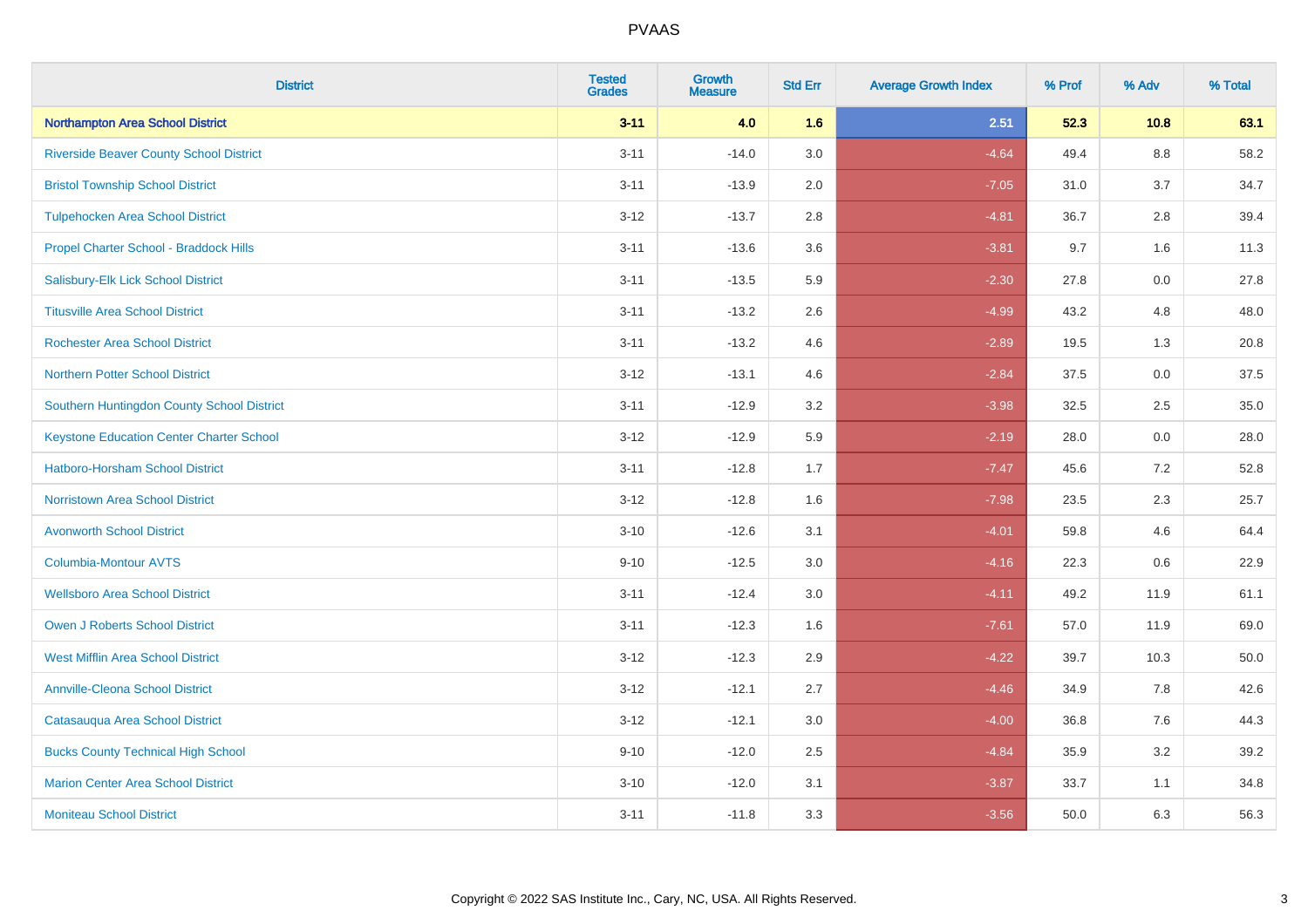| <b>District</b>                            | <b>Tested</b><br><b>Grades</b> | <b>Growth</b><br><b>Measure</b> | <b>Std Err</b> | <b>Average Growth Index</b> | % Prof | % Adv   | % Total |
|--------------------------------------------|--------------------------------|---------------------------------|----------------|-----------------------------|--------|---------|---------|
| Northampton Area School District           | $3 - 11$                       | 4.0                             | 1.6            | 2.51                        | 52.3   | 10.8    | 63.1    |
| <b>Steelton-Highspire School District</b>  | $3 - 11$                       | $-11.8$                         | 3.5            | $-3.40$                     | 14.5   | 0.0     | 14.5    |
| <b>Propel Charter School-Homestead</b>     | $3 - 11$                       | $-11.7$                         | 4.1            | $-2.84$                     | 15.9   | 0.0     | 15.9    |
| <b>Abington School District</b>            | $3 - 10$                       | $-11.5$                         | 1.9            | $-6.00$                     | 56.2   | 11.6    | 67.8    |
| Southern Tioga School District             | $3 - 11$                       | $-11.5$                         | 2.7            | $-4.25$                     | 47.8   | 6.4     | 54.3    |
| Maritime Academy Charter School            | $3 - 10$                       | $-11.4$                         | 3.5            | $-3.29$                     | 15.2   | 0.0     | 15.2    |
| <b>Plum Borough School District</b>        | $3 - 11$                       | $-11.3$                         | 2.2            | $-5.19$                     | 51.1   | 9.0     | 60.1    |
| <b>South Park School District</b>          | $3 - 11$                       | $-11.3$                         | 2.7            | $-4.23$                     | 53.5   | 13.7    | 67.3    |
| La Academia Partnership Charter School     | $6 - 11$                       | $-11.0$                         | 4.7            | $-2.34$                     | 6.8    | 0.0     | 6.8     |
| <b>Sugar Valley Rural Charter School</b>   | $3 - 11$                       | $-11.0$                         | 4.5            | $-2.46$                     | 14.9   | 0.0     | 14.9    |
| <b>Solanco School District</b>             | $3 - 11$                       | $-11.0$                         | 2.0            | $-5.55$                     | 41.6   | 4.5     | 46.1    |
| <b>Propel Charter School-Montour</b>       | $3 - 10$                       | $-10.7$                         | 3.9            | $-2.71$                     | 13.7   | 0.0     | 13.7    |
| Northern Lehigh School District            | $3 - 12$                       | $-10.4$                         | 2.7            | $-3.82$                     | 28.0   | 9.3     | 37.3    |
| <b>Exeter Township School District</b>     | $3 - 11$                       | $-10.4$                         | 1.9            | $-5.44$                     | 50.6   | 2.7     | 53.3    |
| <b>Farrell Area School District</b>        | $3 - 11$                       | $-10.4$                         | 4.3            | $-2.41$                     | 19.0   | 0.0     | 19.0    |
| The New Academy Charter School             | $8 - 11$                       | $-10.4$                         | 5.2            | $-2.00$                     | 0.0    | $0.0\,$ | $0.0\,$ |
| <b>Union City Area School District</b>     | $3 - 12$                       | $-10.2$                         | 3.6            | $-2.87$                     | 42.9   | 3.2     | 46.0    |
| <b>Pittston Area School District</b>       | $3 - 11$                       | $-10.1$                         | 5.6            | $-1.80$                     | 38.1   | 9.5     | 47.6    |
| <b>Northwest Area School District</b>      | $3 - 10$                       | $-10.0$                         | 3.8            | $-2.59$                     | 34.6   | $7.3$   | 41.8    |
| Jefferson-Morgan School District           | $3 - 10$                       | $-9.9$                          | 4.2            | $-2.35$                     | 43.8   | 4.2     | 47.9    |
| <b>Big Spring School District</b>          | $3 - 11$                       | $-9.8$                          | 2.4            | $-4.00$                     | 38.6   | 8.9     | 47.5    |
| <b>Neshannock Township School District</b> | $3 - 10$                       | $-9.7$                          | 2.9            | $-3.34$                     | 62.4   | 5.6     | 67.9    |
| <b>Benton Area School District</b>         | $3 - 10$                       | $-9.7$                          | 4.5            | $-2.18$                     | 43.2   | 5.4     | 48.6    |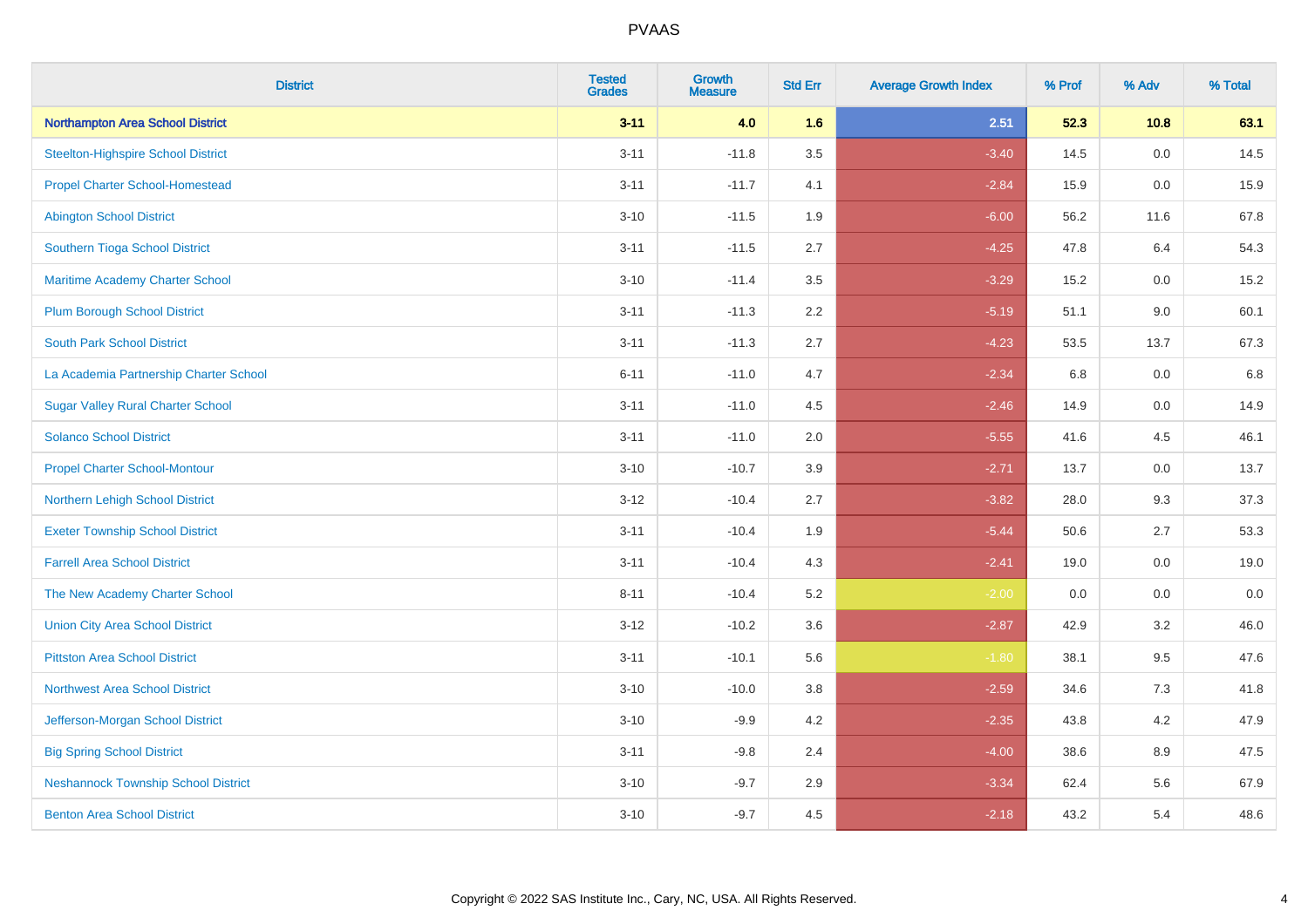| <b>District</b>                               | <b>Tested</b><br><b>Grades</b> | <b>Growth</b><br><b>Measure</b> | <b>Std Err</b> | <b>Average Growth Index</b> | % Prof | % Adv   | % Total |
|-----------------------------------------------|--------------------------------|---------------------------------|----------------|-----------------------------|--------|---------|---------|
| Northampton Area School District              | $3 - 11$                       | 4.0                             | 1.6            | 2.51                        | 52.3   | 10.8    | 63.1    |
| <b>Chambersburg Area School District</b>      | $3 - 11$                       | $-9.5$                          | 1.3            | $-7.20$                     | 42.7   | $8.6\,$ | 51.4    |
| <b>Redbank Valley School District</b>         | $3 - 11$                       | $-9.5$                          | 3.4            | $-2.77$                     | 31.5   | 4.9     | 36.4    |
| <b>Clearfield Area School District</b>        | $3 - 10$                       | $-9.4$                          | 2.6            | $-3.56$                     | 43.0   | 3.1     | 46.1    |
| <b>Carmichaels Area School District</b>       | $3 - 10$                       | $-9.3$                          | 3.3            | $-2.81$                     | 35.1   | 1.4     | 36.5    |
| <b>Berwick Area School District</b>           | $3 - 11$                       | $-9.3$                          | 2.6            | $-3.59$                     | 42.1   | 5.5     | 47.6    |
| <b>Bradford Area School District</b>          | $3 - 12$                       | $-9.3$                          | 2.4            | $-3.87$                     | 45.8   | 8.3     | 54.2    |
| <b>North East School District</b>             | $3 - 11$                       | $-9.3$                          | 3.1            | $-3.02$                     | 62.6   | 14.4    | 77.0    |
| <b>Innovative Arts Academy Charter School</b> | $6 - 11$                       | $-9.1$                          | 3.7            | $-2.44$                     | 9.5    | 0.0     | 9.5     |
| <b>Mahanoy Area School District</b>           | $3 - 10$                       | $-9.0$                          | 3.6            | $-2.49$                     | 26.2   | 1.6     | 27.9    |
| Aliquippa School District                     | $3 - 11$                       | $-9.0$                          | 4.2            | $-2.14$                     | 11.0   | 0.0     | 11.0    |
| Philadelphia Academy Charter School           | $3 - 11$                       | $-8.9$                          | 2.9            | $-3.04$                     | 50.5   | 2.9     | 53.4    |
| South Allegheny School District               | $3 - 11$                       | $-8.8$                          | 3.2            | $-2.70$                     | 40.5   | 0.0     | 40.5    |
| <b>North Star School District</b>             | $3 - 11$                       | $-8.7$                          | 3.5            | $-2.51$                     | 47.8   | 6.0     | 53.7    |
| <b>Palisades School District</b>              | $3 - 11$                       | $-8.7$                          | 2.8            | $-3.06$                     | 53.8   | 6.7     | 60.5    |
| <b>Milton Area School District</b>            | $3 - 11$                       | $-8.7$                          | 2.5            | $-3.52$                     | 45.4   | $6.9\,$ | 52.3    |
| <b>Chartiers-Houston School District</b>      | $3 - 10$                       | $-8.6$                          | 3.5            | $-2.41$                     | 59.7   | 4.5     | 64.2    |
| Lampeter-Strasburg School District            | $3 - 12$                       | $-8.6$                          | 2.0            | $-4.33$                     | 55.1   | 9.8     | 64.8    |
| <b>West Middlesex Area School District</b>    | $3 - 10$                       | $-8.4$                          | 3.8            | $-2.21$                     | 34.9   | 2.8     | 37.6    |
| <b>Elizabeth Forward School District</b>      | $3 - 11$                       | $-8.4$                          | 2.4            | $-3.41$                     | 51.7   | 4.0     | 55.7    |
| <b>Southmoreland School District</b>          | $3 - 11$                       | $-8.3$                          | 3.6            | $-2.32$                     | 56.8   | 7.2     | 64.0    |
| <b>Tamaqua Area School District</b>           | $3-12$                         | $-8.2$                          | 2.5            | $-3.24$                     | 44.5   | 1.9     | 46.4    |
| <b>Muncy School District</b>                  | $3 - 11$                       | $-8.1$                          | 3.7            | $-2.21$                     | 42.0   | 3.8     | 45.8    |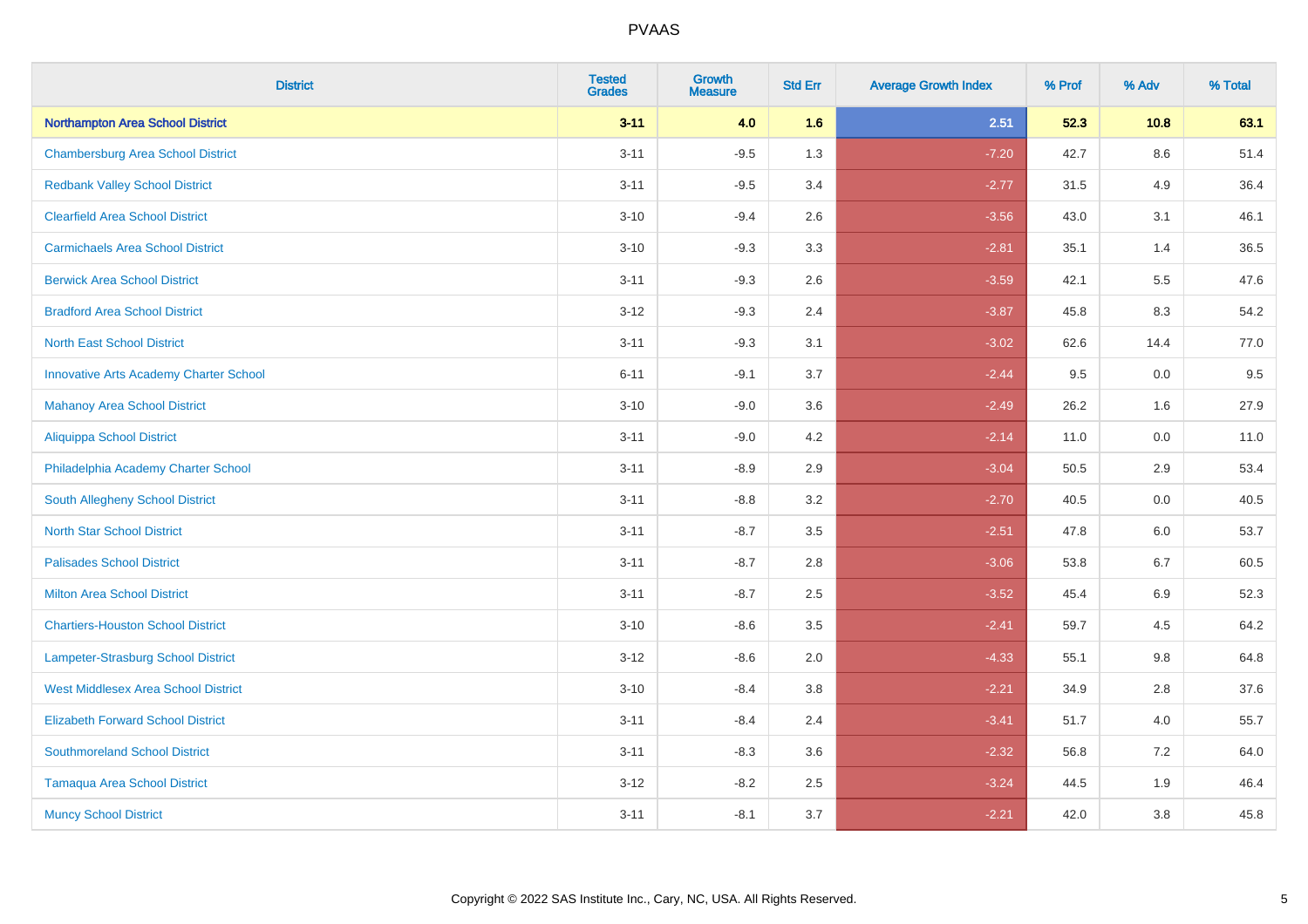| <b>District</b>                              | <b>Tested</b><br><b>Grades</b> | <b>Growth</b><br><b>Measure</b> | <b>Std Err</b> | <b>Average Growth Index</b> | % Prof | % Adv   | % Total  |
|----------------------------------------------|--------------------------------|---------------------------------|----------------|-----------------------------|--------|---------|----------|
| Northampton Area School District             | $3 - 11$                       | 4.0                             | 1.6            | 2.51                        | 52.3   | 10.8    | 63.1     |
| Portage Area School District                 | $3 - 10$                       | $-8.1$                          | 3.6            | $-2.26$                     | 40.6   | 9.4     | $50.0\,$ |
| <b>Blairsville-Saltsburg School District</b> | $3 - 11$                       | $-8.0$                          | 3.0            | $-2.68$                     | 37.3   | 7.0     | 44.3     |
| <b>Western Beaver County School District</b> | $3 - 11$                       | $-7.8$                          | 4.2            | $-1.87$                     | 56.5   | 6.5     | 63.0     |
| <b>Shamokin Area School District</b>         | $3 - 11$                       | $-7.7$                          | 4.8            | $-1.60$                     | 38.1   | 3.2     | 41.3     |
| <b>Pine Grove Area School District</b>       | $3 - 11$                       | $-7.7$                          | 2.9            | $-2.66$                     | 42.3   | 7.7     | 50.0     |
| <b>Dunmore School District</b>               | $3 - 11$                       | $-7.7$                          | 2.9            | $-2.62$                     | 34.0   | 7.2     | 41.2     |
| <b>Penn Hills School District</b>            | $3 - 11$                       | $-7.6$                          | 2.6            | $-2.94$                     | 33.1   | 0.7     | 33.8     |
| <b>Mohawk Area School District</b>           | $3 - 11$                       | $-7.5$                          | 3.1            | $-2.45$                     | 49.4   | 11.0    | 60.4     |
| Northern Tioga School District               | $3 - 12$                       | $-7.5$                          | 2.8            | $-2.64$                     | 54.0   | 1.2     | 55.2     |
| <b>Conneaut School District</b>              | $3 - 12$                       | $-7.5$                          | 2.6            | $-2.91$                     | 38.4   | 7.4     | 45.8     |
| <b>Highlands School District</b>             | $3 - 11$                       | $-7.4$                          | 2.7            | $-2.76$                     | 44.4   | 3.7     | 48.2     |
| <b>Williams Valley School District</b>       | $3 - 11$                       | $-7.3$                          | 3.4            | $-2.13$                     | 23.2   | 0.0     | 23.2     |
| <b>California Area School District</b>       | $3 - 10$                       | $-7.3$                          | 3.6            | $-2.02$                     | 42.6   | 9.8     | 52.5     |
| <b>Forest Hills School District</b>          | $3 - 11$                       | $-7.3$                          | 2.7            | $-2.74$                     | 41.1   | 13.7    | 54.8     |
| <b>Interboro School District</b>             | $3 - 12$                       | $-7.3$                          | 2.1            | $-3.43$                     | 46.6   | 4.8     | 51.4     |
| <b>Brownsville Area School District</b>      | $3 - 12$                       | $-7.2$                          | 3.9            | $-1.83$                     | 34.4   | 6.1     | 40.5     |
| <b>Windber Area School District</b>          | $3 - 11$                       | $-7.2$                          | 3.2            | $-2.24$                     | 55.4   | 7.2     | 62.6     |
| <b>Wallenpaupack Area School District</b>    | $3 - 11$                       | $-7.1$                          | 2.3            | $-3.09$                     | 40.8   | 2.4     | 43.1     |
| <b>Freedom Area School District</b>          | $3 - 11$                       | $-7.1$                          | 3.0            | $-2.37$                     | 43.8   | 4.2     | 47.9     |
| <b>Harbor Creek School District</b>          | $3 - 11$                       | $-7.1$                          | 2.7            | $-2.67$                     | 48.8   | 15.2    | 64.0     |
| <b>Moshannon Valley School District</b>      | $3 - 10$                       | $-7.0$                          | 3.4            | $-2.01$                     | 48.5   | $0.0\,$ | 48.5     |
| <b>Penn-Delco School District</b>            | $3 - 11$                       | $-6.8$                          | 1.9            | $-3.51$                     | 46.6   | 3.2     | 49.8     |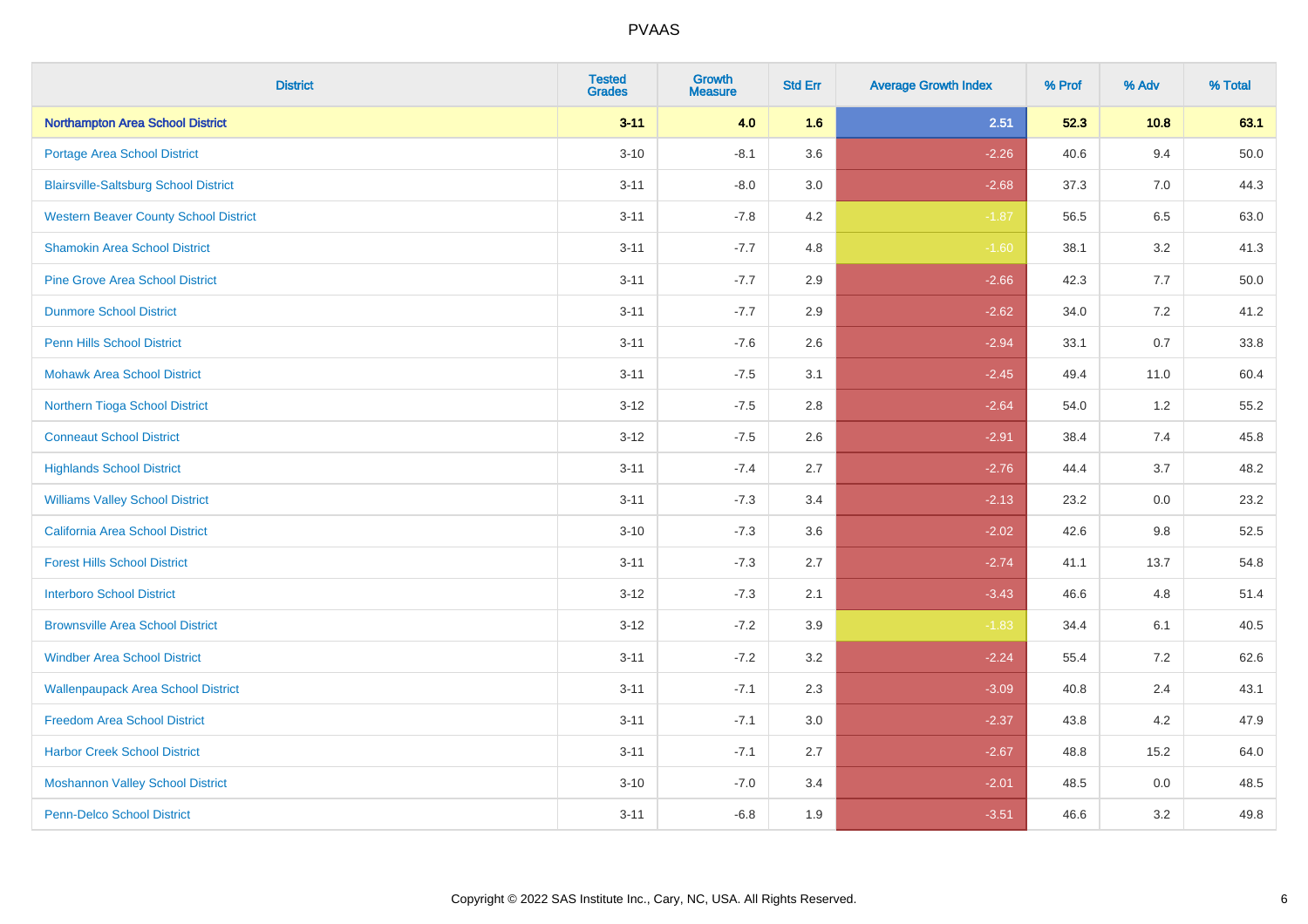| <b>District</b>                                   | <b>Tested</b><br><b>Grades</b> | <b>Growth</b><br><b>Measure</b> | <b>Std Err</b> | <b>Average Growth Index</b> | % Prof | % Adv   | % Total |
|---------------------------------------------------|--------------------------------|---------------------------------|----------------|-----------------------------|--------|---------|---------|
| Northampton Area School District                  | $3 - 11$                       | 4.0                             | 1.6            | 2.51                        | 52.3   | 10.8    | 63.1    |
| <b>Yough School District</b>                      | $3 - 10$                       | $-6.6$                          | 2.7            | $-2.43$                     | 50.8   | 4.0     | 54.8    |
| <b>Butler Area School District</b>                | $3 - 11$                       | $-6.5$                          | 1.5            | $-4.26$                     | 42.5   | 9.4     | 51.9    |
| <b>Executive Education Academy Charter School</b> | $3 - 10$                       | $-6.5$                          | 3.1            | $-2.08$                     | 23.7   | 2.2     | 25.8    |
| <b>New Castle Area School District</b>            | $3 - 12$                       | $-6.4$                          | 2.4            | $-2.66$                     | 32.5   | 4.3     | 36.8    |
| <b>Tri-Valley School District</b>                 | $3 - 10$                       | $-6.4$                          | 4.1            | $-1.57$                     | 37.0   | 4.4     | 41.3    |
| <b>Slippery Rock Area School District</b>         | $3 - 11$                       | $-6.3$                          | 2.5            | $-2.51$                     | 56.2   | 9.5     | 65.7    |
| <b>Upper Dauphin Area School District</b>         | $3 - 11$                       | $-6.3$                          | 3.2            | $-1.98$                     | 37.4   | 4.8     | 42.2    |
| <b>East Allegheny School District</b>             | $3 - 11$                       | $-6.3$                          | 3.3            | $-1.87$                     | 31.9   | 9.7     | 41.7    |
| <b>Dubois Area School District</b>                | $3 - 11$                       | $-6.2$                          | 2.0            | $-3.07$                     | 50.9   | 13.4    | 64.3    |
| <b>Mount Union Area School District</b>           | $3 - 10$                       | $-6.1$                          | 3.1            | $-1.97$                     | 32.2   | 3.4     | 35.6    |
| Waynesboro Area School District                   | $3-12$                         | $-6.1$                          | 1.9            | $-3.20$                     | 50.0   | 6.8     | 56.8    |
| <b>East Lycoming School District</b>              | $3 - 11$                       | $-6.0$                          | 2.7            | $-2.24$                     | 48.3   | $4.2\,$ | 52.5    |
| <b>Karns City Area School District</b>            | $3 - 11$                       | $-6.0$                          | 2.9            | $-2.03$                     | 53.1   | 8.3     | 61.5    |
| <b>Forest City Regional School District</b>       | $3-12$                         | $-6.0$                          | 3.0            | $-1.96$                     | 44.1   | 0.0     | 44.1    |
| <b>Old Forge School District</b>                  | $3 - 12$                       | $-5.9$                          | 3.4            | $-1.73$                     | 52.9   | 7.1     | 60.0    |
| <b>Shade-Central City School District</b>         | $3 - 11$                       | $-5.9$                          | 4.6            | $-1.28$                     | 27.8   | 0.0     | 27.8    |
| <b>Fort Cherry School District</b>                | $3 - 10$                       | $-5.9$                          | 3.8            | $-1.56$                     | 55.2   | 5.2     | 60.3    |
| <b>Universal Audenried Charter School</b>         | $9 - 11$                       | $-5.8$                          | 2.4            | $-2.40$                     | 14.6   | 0.0     | 14.6    |
| Jim Thorpe Area School District                   | $3 - 11$                       | $-5.8$                          | 2.7            | $-2.19$                     | 33.3   | 7.4     | 40.7    |
| <b>Blue Mountain School District</b>              | $3 - 10$                       | $-5.8$                          | 2.3            | $-2.56$                     | 46.6   | 8.5     | 55.1    |
| Susquehanna Township School District              | $3 - 12$                       | $-5.8$                          | 2.7            | $-2.17$                     | 36.0   | 5.6     | 41.6    |
| <b>Ferndale Area School District</b>              | $3 - 10$                       | $-5.8$                          | 4.3            | $-1.33$                     | 40.0   | 0.0     | 40.0    |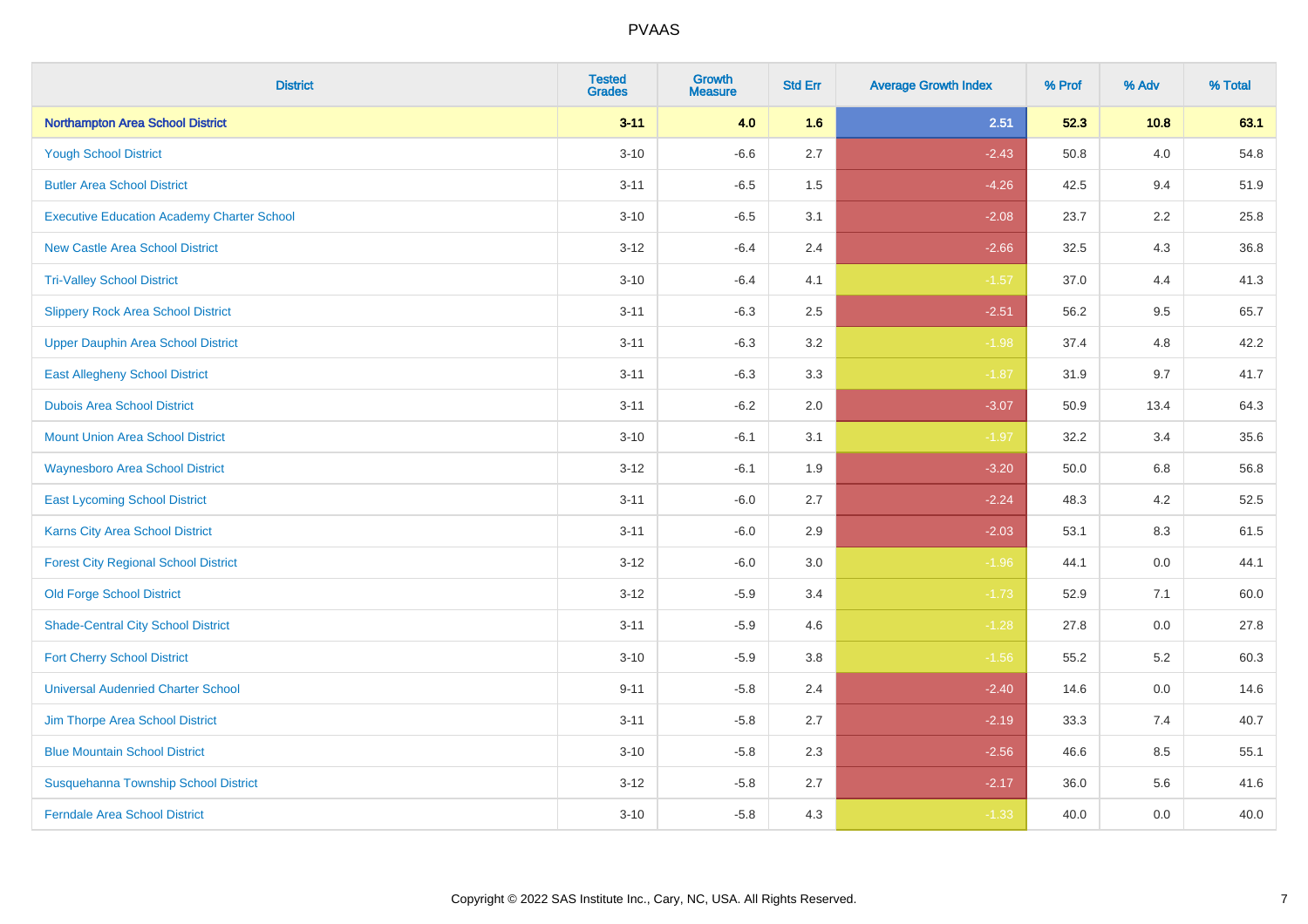| <b>District</b>                                | <b>Tested</b><br><b>Grades</b> | <b>Growth</b><br><b>Measure</b> | <b>Std Err</b> | <b>Average Growth Index</b> | % Prof | % Adv | % Total |
|------------------------------------------------|--------------------------------|---------------------------------|----------------|-----------------------------|--------|-------|---------|
| <b>Northampton Area School District</b>        | $3 - 11$                       | 4.0                             | 1.6            | 2.51                        | 52.3   | 10.8  | 63.1    |
| <b>Pequea Valley School District</b>           | $3 - 11$                       | $-5.8$                          | 3.2            | $-1.80$                     | 39.8   | 9.1   | 48.9    |
| <b>Austin Area School District</b>             | $3 - 11$                       | $-5.7$                          | 6.4            | $-0.90$                     | 33.3   | 5.6   | 38.9    |
| <b>Carbon Career &amp; Technical Institute</b> | $9 - 11$                       | $-5.7$                          | 3.6            | $-1.59$                     | 34.5   | 1.2   | 35.7    |
| <b>Claysburg-Kimmel School District</b>        | $3 - 11$                       | $-5.7$                          | 4.0            | $-1.42$                     | 42.9   | 8.2   | 51.0    |
| South Williamsport Area School District        | $3 - 10$                       | $-5.7$                          | 2.5            | $-2.30$                     | 45.5   | 4.5   | 50.0    |
| <b>Fairfield Area School District</b>          | $3 - 11$                       | $-5.6$                          | 3.4            | $-1.66$                     | 57.9   | 4.0   | 61.8    |
| <b>Canton Area School District</b>             | $3 - 11$                       | $-5.5$                          | 3.2            | $-1.75$                     | 40.7   | 2.3   | 43.0    |
| <b>Bermudian Springs School District</b>       | $3 - 11$                       | $-5.5$                          | 2.9            | $-1.94$                     | 56.4   | 6.8   | 63.2    |
| <b>Montrose Area School District</b>           | $3 - 10$                       | $-5.5$                          | 3.0            | $-1.82$                     | 46.7   | 5.4   | 52.2    |
| <b>Trinity Area School District</b>            | $3 - 11$                       | $-5.4$                          | 2.0            | $-2.71$                     | 48.3   | 11.8  | 60.1    |
| Imhotep Institute Charter High School          | $9 - 11$                       | $-5.3$                          | 5.8            | $-0.92$                     | 25.0   | 0.0   | 25.0    |
| <b>Corry Area School District</b>              | $3 - 11$                       | $-5.3$                          | 2.6            | $-2.03$                     | 38.5   | 6.0   | 44.5    |
| <b>Carlisle Area School District</b>           | $3 - 11$                       | $-5.3$                          | 1.9            | $-2.81$                     | 54.0   | 6.3   | 60.3    |
| <b>Indiana Area School District</b>            | $3 - 11$                       | $-5.3$                          | 2.3            | $-2.28$                     | 47.6   | 18.4  | 66.1    |
| <b>Middletown Area School District</b>         | $3 - 11$                       | $-5.3$                          | 2.6            | $-2.05$                     | 46.4   | 5.3   | 51.7    |
| <b>Brentwood Borough School District</b>       | $3 - 11$                       | $-5.3$                          | 3.0            | $-1.72$                     | 52.0   | 6.1   | 58.2    |
| Perseus House Charter School Of Excellence     | $6 - 11$                       | $-5.2$                          | 3.0            | $-1.72$                     | 16.5   | 0.0   | 16.5    |
| <b>Keystone Central School District</b>        | $3 - 11$                       | $-5.1$                          | 2.0            | $-2.46$                     | 44.7   | 4.6   | 49.4    |
| <b>Upper Moreland Township School District</b> | $3 - 11$                       | $-5.0$                          | 2.2            | $-2.31$                     | 57.9   | 4.0   | 61.9    |
| <b>Mount Pleasant Area School District</b>     | $3 - 11$                       | $-5.0$                          | 2.6            | $-1.93$                     | 52.6   | 0.0   | 52.6    |
| <b>Washington School District</b>              | $3 - 11$                       | $-4.9$                          | 2.8            | $-1.76$                     | 30.1   | 2.4   | 32.5    |
| <b>Brandywine Heights Area School District</b> | $3 - 11$                       | $-4.9$                          | 2.7            | $-1.81$                     | 49.2   | 8.2   | 57.4    |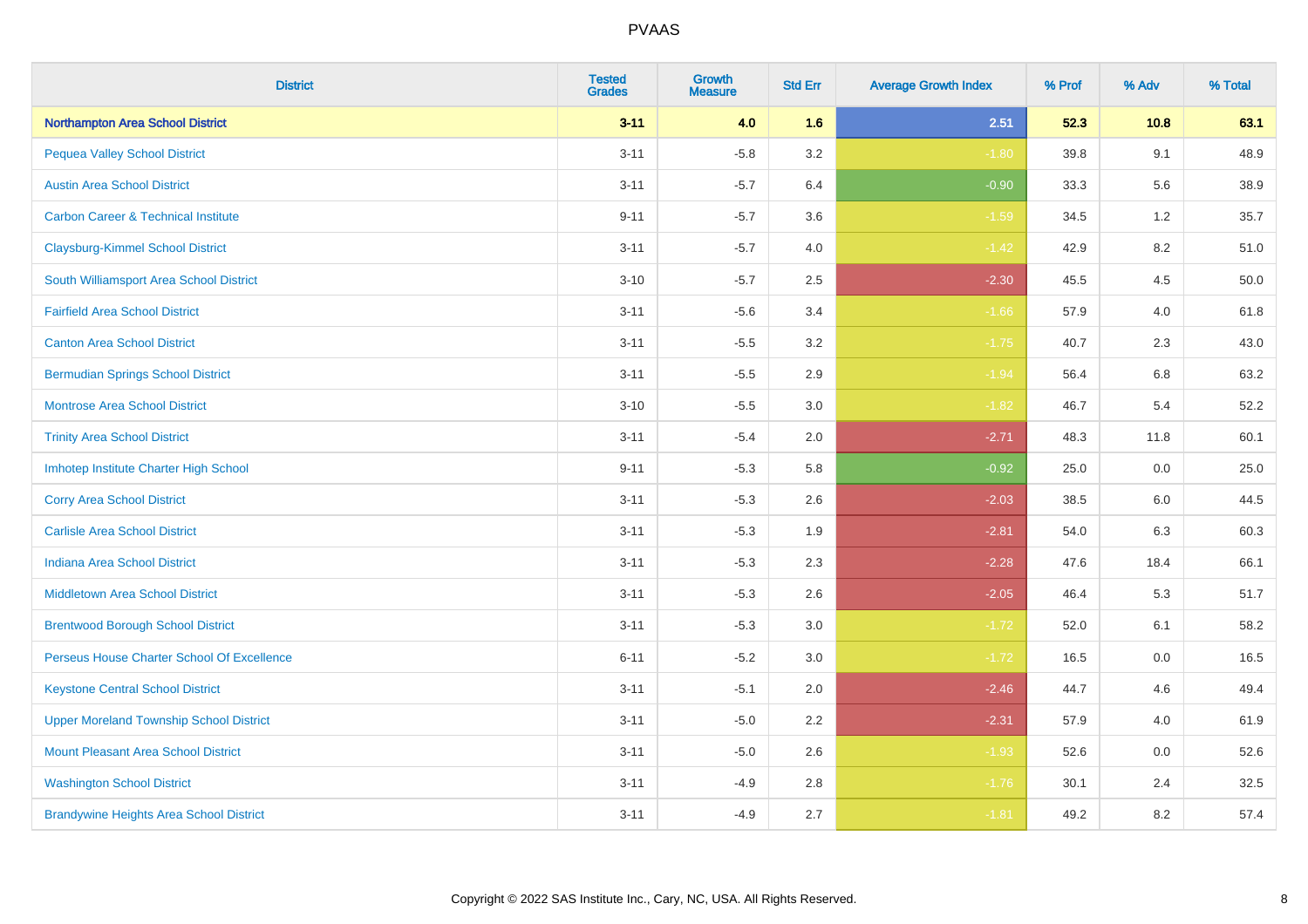| <b>District</b>                               | <b>Tested</b><br><b>Grades</b> | Growth<br><b>Measure</b> | <b>Std Err</b> | <b>Average Growth Index</b> | % Prof | % Adv | % Total |
|-----------------------------------------------|--------------------------------|--------------------------|----------------|-----------------------------|--------|-------|---------|
| <b>Northampton Area School District</b>       | $3 - 11$                       | 4.0                      | 1.6            | 2.51                        | 52.3   | 10.8  | 63.1    |
| <b>Juniata County School District</b>         | $3-12$                         | $-4.9$                   | 2.1            | $-2.26$                     | 38.5   | 2.9   | 41.4    |
| <b>Central Columbia School District</b>       | $3 - 12$                       | $-4.8$                   | 2.6            | $-1.86$                     | 53.7   | 14.8  | 68.5    |
| <b>Nazareth Area School District</b>          | $3 - 11$                       | $-4.7$                   | 1.7            | $-2.82$                     | 59.2   | 9.9   | 69.0    |
| <b>Boyertown Area School District</b>         | $3 - 11$                       | $-4.7$                   | 1.5            | $-3.17$                     | 55.2   | 11.3  | 66.5    |
| <b>Apollo-Ridge School District</b>           | $3 - 12$                       | $-4.7$                   | 3.7            | $-1.24$                     | 50.0   | 10.0  | 60.0    |
| <b>Crawford Central School District</b>       | $3 - 11$                       | $-4.7$                   | 2.2            | $-2.15$                     | 40.6   | 10.5  | 51.1    |
| <b>Riverview School District</b>              | $3 - 11$                       | $-4.6$                   | 3.8            | $-1.20$                     | 57.9   | 15.8  | 73.7    |
| <b>West Greene School District</b>            | $3 - 11$                       | $-4.5$                   | 4.3            | $-1.04$                     | 36.6   | 7.3   | 43.9    |
| <b>Greensburg Salem School District</b>       | $3 - 11$                       | $-4.4$                   | 2.4            | $-1.88$                     | 47.6   | 4.9   | 52.4    |
| <b>Coatesville Area School District</b>       | $3 - 11$                       | $-4.4$                   | 1.7            | $-2.62$                     | 36.3   | 4.2   | 40.5    |
| <b>Quakertown Community School District</b>   | $3 - 12$                       | $-4.4$                   | 1.6            | $-2.70$                     | 56.5   | 10.0  | 66.6    |
| <b>Somerset Area School District</b>          | $3 - 11$                       | $-4.4$                   | 2.3            | $-1.93$                     | 44.4   | 14.9  | 59.3    |
| <b>Gillingham Charter School</b>              | $3 - 11$                       | $-4.4$                   | 5.6            | $-0.77$                     | 20.8   | 8.3   | 29.2    |
| <b>Forest Area School District</b>            | $3 - 11$                       | $-4.4$                   | 5.4            | $-0.81$                     | 36.2   | 2.1   | 38.3    |
| Jeannette City School District                | $3 - 11$                       | $-4.3$                   | 3.8            | $-1.13$                     | 46.7   | 7.5   | 54.2    |
| <b>Antietam School District</b>               | $3 - 10$                       | $-4.3$                   | 3.8            | $-1.13$                     | 36.4   | 5.4   | 41.8    |
| <b>Oxford Area School District</b>            | $3 - 11$                       | $-4.3$                   | 1.9            | $-2.26$                     | 41.3   | 8.0   | 49.3    |
| <b>Bristol Borough School District</b>        | $3-12$                         | $-4.3$                   | 3.4            | $-1.27$                     | 39.7   | 1.3   | 41.0    |
| <b>Turkeyfoot Valley Area School District</b> | $3 - 12$                       | $-4.3$                   | 5.6            | $-0.76$                     | 22.0   | 5.1   | 27.1    |
| <b>Troy Area School District</b>              | $3 - 10$                       | $-4.3$                   | 3.4            | $-1.26$                     | 43.2   | 5.7   | 48.9    |
| East Pennsboro Area School District           | $3 - 11$                       | $-4.2$                   | 2.5            | $-1.71$                     | 60.8   | 8.5   | 69.3    |
| <b>Ellwood City Area School District</b>      | $3 - 11$                       | $-4.2$                   | 3.2            | $-1.29$                     | 54.1   | 14.1  | 68.2    |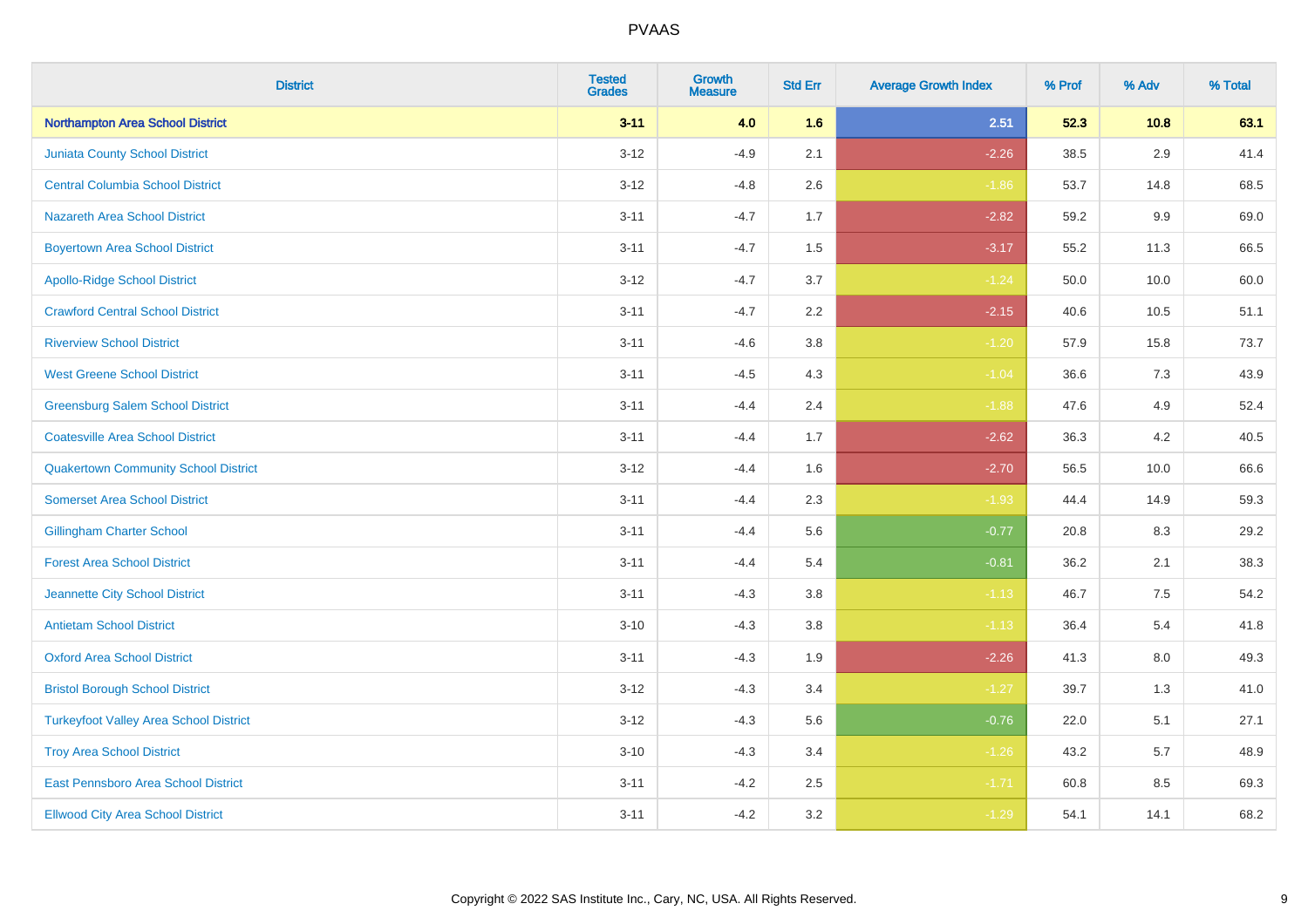| <b>District</b>                                                       | <b>Tested</b><br><b>Grades</b> | <b>Growth</b><br><b>Measure</b> | <b>Std Err</b> | <b>Average Growth Index</b> | % Prof | % Adv   | % Total |
|-----------------------------------------------------------------------|--------------------------------|---------------------------------|----------------|-----------------------------|--------|---------|---------|
| Northampton Area School District                                      | $3 - 11$                       | 4.0                             | 1.6            | 2.51                        | 52.3   | 10.8    | 63.1    |
| <b>MaST Community Charter School</b>                                  | $3 - 10$                       | $-4.1$                          | 2.7            | $-1.52$                     | 44.0   | $9.5\,$ | 53.4    |
| <b>Easton Area School District</b>                                    | $3 - 12$                       | $-4.1$                          | 1.4            | $-2.91$                     | 39.9   | 4.0     | 43.9    |
| <b>Cambria Heights School District</b>                                | $3 - 10$                       | $-4.1$                          | 3.1            | $-1.32$                     | 51.0   | 6.0     | 57.0    |
| <b>Elk Lake School District</b>                                       | $3 - 11$                       | $-4.0$                          | 3.3            | $-1.23$                     | 46.2   | 3.3     | 49.4    |
| <b>Pottstown School District</b>                                      | $3 - 12$                       | $-4.0$                          | 2.4            | $-1.68$                     | 29.8   | 1.2     | 31.0    |
| <b>Gettysburg Area School District</b>                                | $3 - 11$                       | $-4.0$                          | 2.1            | $-1.89$                     | 45.3   | 14.0    | 59.3    |
| Preparatory Charter School Of Mathematics, Science, Tech, And Careers | $9 - 10$                       | $-4.0$                          | 2.5            | $-1.59$                     | 15.0   | 0.0     | 15.0    |
| <b>Sullivan County School District</b>                                | $3 - 10$                       | $-4.0$                          | 4.4            | $-0.90$                     | 66.7   | 2.6     | 69.2    |
| <b>Westmont Hilltop School District</b>                               | $3 - 11$                       | $-4.0$                          | 2.8            | $-1.40$                     | 36.3   | 13.3    | 49.6    |
| Juniata Valley School District                                        | $3 - 11$                       | $-3.9$                          | 3.5            | $-1.10$                     | 44.4   | 3.5     | 47.8    |
| <b>Big Beaver Falls Area School District</b>                          | $3 - 11$                       | $-3.9$                          | 3.3            | $-1.18$                     | 34.1   | 3.5     | 37.6    |
| <b>York Co School Of Technology</b>                                   | $9 - 12$                       | $-3.8$                          | 1.7            | $-2.22$                     | 39.1   | 5.6     | 44.7    |
| <b>Valley Grove School District</b>                                   | $3 - 10$                       | $-3.7$                          | 3.7            | $-1.01$                     | 51.2   | 6.1     | 57.3    |
| <b>Kane Area School District</b>                                      | $3 - 10$                       | $-3.7$                          | 3.2            | $-1.17$                     | 39.5   | 9.9     | 49.4    |
| <b>Conemaugh Township Area School District</b>                        | $3 - 12$                       | $-3.7$                          | 3.4            | $-1.09$                     | 53.8   | 17.6    | 71.4    |
| <b>Kiski Area School District</b>                                     | $3 - 11$                       | $-3.7$                          | 2.0            | $-1.86$                     | 57.4   | 10.4    | 67.8    |
| <b>Twin Valley School District</b>                                    | $3 - 12$                       | $-3.6$                          | 2.1            | $-1.69$                     | 49.6   | 7.1     | 56.8    |
| <b>Perkiomen Valley School District</b>                               | $3 - 11$                       | $-3.5$                          | 1.6            | $-2.18$                     | 53.8   | 13.4    | 67.2    |
| <b>Fannett-Metal School District</b>                                  | $3 - 11$                       | $-3.4$                          | 5.1            | $-0.67$                     | 38.7   | 8.1     | 46.8    |
| <b>Chestnut Ridge School District</b>                                 | $3 - 12$                       | $-3.4$                          | 2.9            | $-1.17$                     | 46.6   | 5.8     | 52.4    |
| <b>Pittsburgh School District</b>                                     | $3 - 11$                       | $-3.3$                          | 1.1            | $-3.04$                     | 33.9   | 8.2     | 42.1    |
| <b>Riverside School District</b>                                      | $3 - 11$                       | $-3.2$                          | 3.0            | $-1.09$                     | 43.0   | 9.0     | 52.0    |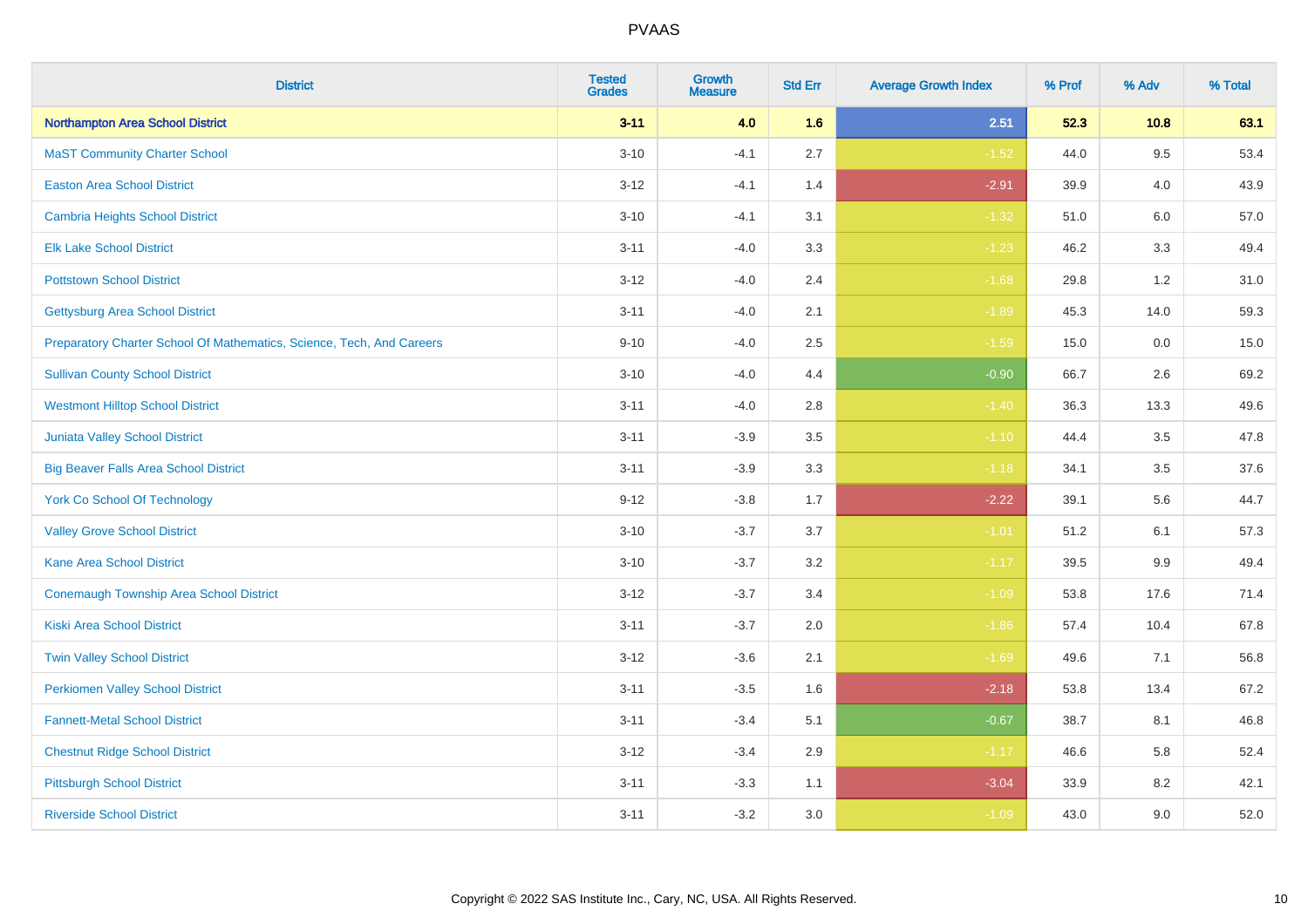| <b>District</b>                                         | <b>Tested</b><br><b>Grades</b> | <b>Growth</b><br><b>Measure</b> | <b>Std Err</b> | <b>Average Growth Index</b> | % Prof | % Adv   | % Total |
|---------------------------------------------------------|--------------------------------|---------------------------------|----------------|-----------------------------|--------|---------|---------|
| <b>Northampton Area School District</b>                 | $3 - 11$                       | 4.0                             | 1.6            | 2.51                        | 52.3   | 10.8    | 63.1    |
| <b>Conemaugh Valley School District</b>                 | $3 - 12$                       | $-3.2$                          | 4.1            | $-0.78$                     | 48.2   | 5.6     | 53.7    |
| <b>Columbia Borough School District</b>                 | $3 - 12$                       | $-3.1$                          | 3.5            | $-0.89$                     | 29.5   | 1.9     | 31.4    |
| <b>Northeast Bradford School District</b>               | $3 - 10$                       | $-3.1$                          | 4.0            | $-0.78$                     | 33.9   | 3.4     | 37.3    |
| <b>Greater Johnstown School District</b>                | $3 - 11$                       | $-3.1$                          | 2.6            | $-1.19$                     | 26.1   | 0.0     | 26.1    |
| <b>Greencastle-Antrim School District</b>               | $3 - 11$                       | $-3.0$                          | 2.2            | $-1.36$                     | 62.4   | 9.9     | 72.3    |
| Center For Student Learning Charter School At Pennsbury | $6 - 12$                       | $-2.9$                          | 6.1            | $-0.47$                     | 42.9   | 0.0     | 42.9    |
| <b>Scranton School District</b>                         | $3 - 12$                       | $-2.9$                          | 2.4            | $-1.22$                     | 45.6   | 3.6     | 49.1    |
| Oil City Area School District                           | $3 - 11$                       | $-2.9$                          | 2.6            | $-1.08$                     | 44.4   | 5.8     | 50.2    |
| <b>Quaker Valley School District</b>                    | $3 - 11$                       | $-2.8$                          | 2.6            | $-1.08$                     | 55.2   | 13.2    | 68.4    |
| <b>Susquehanna Community School District</b>            | $3 - 11$                       | $-2.8$                          | 4.2            | $-0.66$                     | 49.4   | 6.9     | 56.3    |
| <b>Chichester School District</b>                       | $3 - 11$                       | $-2.7$                          | 2.3            | $-1.17$                     | 44.6   | 6.6     | 51.2    |
| <b>Lewisburg Area School District</b>                   | $3 - 11$                       | $-2.7$                          | 2.6            | $-1.03$                     | 57.0   | 18.5    | 75.6    |
| Shenango Area School District                           | $3 - 11$                       | $-2.6$                          | 3.3            | $-0.79$                     | 50.6   | 13.9    | 64.6    |
| <b>Charleroi School District</b>                        | $3 - 11$                       | $-2.6$                          | 3.0            | $-0.86$                     | 55.7   | 7.4     | 63.1    |
| <b>Dallas School District</b>                           | $3 - 11$                       | $-2.5$                          | 2.2            | $-1.12$                     | 54.9   | $7.6\,$ | 62.4    |
| <b>Clarion-Limestone Area School District</b>           | $3 - 12$                       | $-2.5$                          | 4.1            | $-0.60$                     | 56.8   | 6.8     | 63.6    |
| North Pocono School District                            | $3 - 11$                       | $-2.3$                          | 3.4            | $-0.68$                     | 52.0   | 16.4    | 68.5    |
| <b>Wyoming Valley West School District</b>              | $3 - 11$                       | $-2.2$                          | 2.4            | $-0.91$                     | 49.4   | 3.0     | 52.4    |
| <b>Burgettstown Area School District</b>                | $3 - 11$                       | $-2.1$                          | 3.4            | $-0.62$                     | 50.0   | 1.4     | 51.4    |
| <b>Bald Eagle Area School District</b>                  | $3 - 11$                       | $-2.1$                          | 2.7            | $-0.75$                     | 48.4   | 9.4     | 57.7    |
| Huntingdon Area School District                         | $3 - 11$                       | $-2.0$                          | 2.7            | $-0.72$                     | 36.8   | 10.3    | 47.0    |
| <b>Hope For Hyndman Charter School</b>                  | $3 - 11$                       | $-2.0$                          | 6.1            | $-0.32$                     | 33.3   | 0.0     | 33.3    |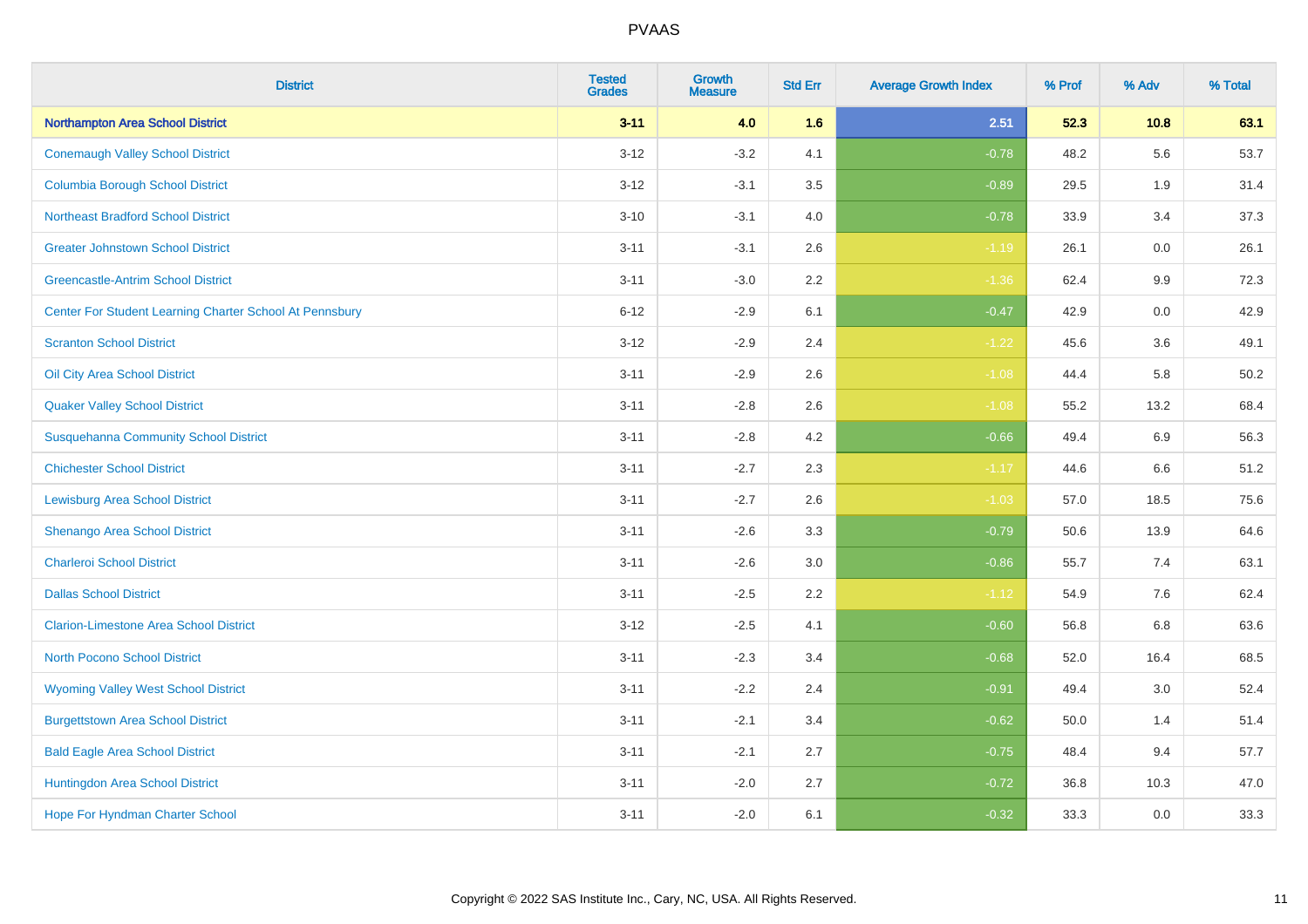| <b>District</b>                          | <b>Tested</b><br><b>Grades</b> | <b>Growth</b><br><b>Measure</b> | <b>Std Err</b> | <b>Average Growth Index</b> | % Prof | % Adv | % Total |
|------------------------------------------|--------------------------------|---------------------------------|----------------|-----------------------------|--------|-------|---------|
| Northampton Area School District         | $3 - 11$                       | 4.0                             | 1.6            | 2.51                        | 52.3   | 10.8  | 63.1    |
| <b>Montour School District</b>           | $3 - 11$                       | $-1.8$                          | 2.1            | $-0.88$                     | 61.4   | 15.1  | 76.5    |
| <b>North Hills School District</b>       | $3 - 11$                       | $-1.8$                          | 1.8            | $-0.96$                     | 59.1   | 14.1  | 73.2    |
| <b>Phoenixville Area School District</b> | $3 - 11$                       | $-1.7$                          | 2.1            | $-0.83$                     | 59.9   | 10.6  | 70.5    |
| <b>Chartiers Valley School District</b>  | $3 - 11$                       | $-1.7$                          | 2.0            | $-0.81$                     | 54.7   | 8.4   | 63.1    |
| <b>Mid Valley School District</b>        | $3 - 10$                       | $-1.7$                          | 3.0            | $-0.55$                     | 45.1   | 7.8   | 52.9    |
| South Side Area School District          | $3 - 11$                       | $-1.6$                          | 3.3            | $-0.48$                     | 50.0   | 6.8   | 56.8    |
| <b>Cornell School District</b>           | $3 - 11$                       | $-1.6$                          | 5.0            | $-0.32$                     | 33.8   | 1.5   | 35.4    |
| <b>Lehighton Area School District</b>    | $3 - 11$                       | $-1.6$                          | 2.3            | $-0.70$                     | 51.1   | 5.6   | 56.7    |
| <b>Central Greene School District</b>    | $3 - 11$                       | $-1.6$                          | 2.8            | $-0.55$                     | 54.2   | 2.8   | 57.0    |
| <b>Lebanon School District</b>           | $3 - 11$                       | $-1.6$                          | 1.9            | $-0.80$                     | 24.4   | 2.6   | 27.0    |
| <b>Sharpsville Area School District</b>  | $3 - 11$                       | $-1.4$                          | 3.5            | $-0.40$                     | 55.2   | 13.4  | 68.7    |
| <b>Seneca Valley School District</b>     | $3 - 11$                       | $-1.4$                          | 1.4            | $-0.99$                     | 57.2   | 11.4  | 68.6    |
| <b>Cheltenham School District</b>        | $3 - 11$                       | $-1.4$                          | 2.1            | $-0.67$                     | 46.1   | 10.0  | 56.1    |
| <b>Wyoming Area School District</b>      | $3 - 10$                       | $-1.3$                          | 2.6            | $-0.50$                     | 53.8   | 10.8  | 64.6    |
| <b>Bellwood-Antis School District</b>    | $3 - 10$                       | $-1.2$                          | 3.2            | $-0.39$                     | 55.1   | 10.1  | 65.2    |
| <b>Palmerton Area School District</b>    | $3 - 11$                       | $-1.2$                          | 3.0            | $-0.39$                     | 57.4   | 5.0   | 62.4    |
| Mt Lebanon School District               | $3 - 11$                       | $-1.0$                          | 1.5            | $-0.70$                     | 61.9   | 24.0  | 85.9    |
| <b>North Schuylkill School District</b>  | $3 - 11$                       | $-1.0$                          | 2.4            | $-0.42$                     | 41.8   | 5.1   | 46.8    |
| <b>Manheim Township School District</b>  | $3 - 12$                       | $-0.9$                          | 1.6            | $-0.58$                     | 53.2   | 15.5  | 68.7    |
| <b>Lakeview School District</b>          | $3 - 11$                       | $-0.9$                          | 3.7            | $-0.24$                     | 60.3   | 3.2   | 63.5    |
| <b>Glendale School District</b>          | $3 - 10$                       | $-0.9$                          | 3.7            | $-0.24$                     | 50.0   | 5.4   | 55.4    |
| <b>Conewago Valley School District</b>   | $3 - 12$                       | $-0.9$                          | 2.0            | $-0.45$                     | 51.7   | 9.6   | 61.3    |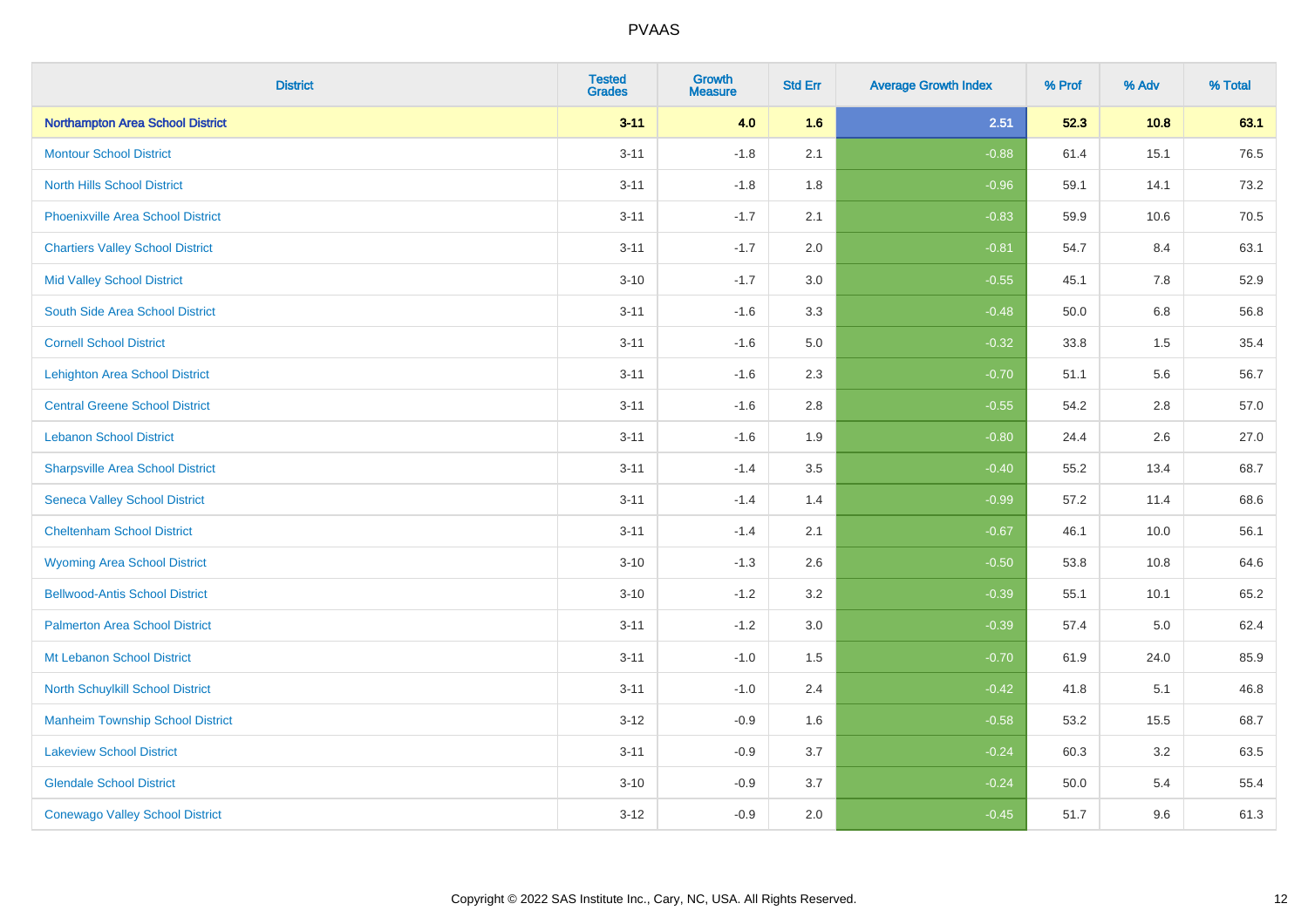| <b>District</b>                                    | <b>Tested</b><br><b>Grades</b> | <b>Growth</b><br><b>Measure</b> | <b>Std Err</b> | <b>Average Growth Index</b> | % Prof | % Adv   | % Total |
|----------------------------------------------------|--------------------------------|---------------------------------|----------------|-----------------------------|--------|---------|---------|
| Northampton Area School District                   | $3 - 11$                       | 4.0                             | 1.6            | 2.51                        | 52.3   | 10.8    | 63.1    |
| <b>Elizabethtown Area School District</b>          | $3 - 12$                       | $-0.9$                          | 1.9            | $-0.47$                     | 50.0   | 11.2    | 61.2    |
| <b>Millville Area School District</b>              | $3 - 12$                       | $-0.9$                          | 4.7            | $-0.18$                     | 51.4   | 5.4     | 56.8    |
| <b>Bangor Area School District</b>                 | $3 - 12$                       | $-0.9$                          | 2.0            | $-0.43$                     | 44.3   | 4.7     | 49.0    |
| <b>Canon-Mcmillan School District</b>              | $3 - 11$                       | $-0.8$                          | 1.6            | $-0.50$                     | 58.7   | 15.9    | 74.6    |
| <b>Shaler Area School District</b>                 | $3 - 11$                       | $-0.8$                          | 1.9            | $-0.43$                     | 49.1   | 9.6     | 58.7    |
| <b>Albert Gallatin Area School District</b>        | $3 - 11$                       | $-0.8$                          | 2.4            | $-0.32$                     | 54.5   | 10.0    | 64.6    |
| <b>Westinghouse Arts Academy Charter School</b>    | $9 - 10$                       | $-0.7$                          | 3.6            | $-0.19$                     | 59.2   | 8.4     | 67.6    |
| <b>Achievement House Charter School</b>            | $7 - 11$                       | $-0.7$                          | 4.0            | $-0.17$                     | 32.5   | 2.6     | 35.1    |
| <b>Otto-Eldred School District</b>                 | $3 - 11$                       | $-0.7$                          | 4.2            | $-0.15$                     | 56.2   | $6.2\,$ | 62.5    |
| <b>Panther Valley School District</b>              | $3 - 12$                       | $-0.6$                          | 3.3            | $-0.19$                     | 47.9   | 4.3     | 52.1    |
| <b>Tuscarora School District</b>                   | $3 - 11$                       | $-0.6$                          | 2.3            | $-0.27$                     | 45.1   | 8.1     | 53.2    |
| <b>Girard School District</b>                      | $3 - 11$                       | $-0.6$                          | 2.7            | $-0.22$                     | 53.9   | 15.6    | 69.6    |
| <b>Mount Carmel Area School District</b>           | $3 - 11$                       | $-0.6$                          | 3.1            | $-0.18$                     | 45.3   | 2.1     | 47.4    |
| <b>Central Fulton School District</b>              | $3 - 11$                       | $-0.5$                          | 3.5            | $-0.14$                     | 51.4   | 8.6     | 60.0    |
| Philadelphia Electrical & Tech Charter High School | $10 - 10$                      | $-0.5$                          | 2.9            | $-0.15$                     | 8.8    | 0.0     | 8.8     |
| <b>Blue Ridge School District</b>                  | $3 - 11$                       | $-0.5$                          | 3.6            | $-0.12$                     | 44.6   | 3.1     | 47.7    |
| <b>Oley Valley School District</b>                 | $3 - 11$                       | $-0.4$                          | 2.8            | $-0.15$                     | 43.1   | 12.9    | 56.0    |
| <b>Harrisburg City School District</b>             | $3 - 11$                       | $-0.4$                          | 2.1            | $-0.19$                     | 15.1   | 0.4     | 15.5    |
| <b>Penn Manor School District</b>                  | $3 - 11$                       | $-0.4$                          | 1.6            | $-0.25$                     | 51.9   | 12.6    | 64.5    |
| New Kensington-Arnold School District              | $3 - 11$                       | $-0.4$                          | 3.8            | $-0.10$                     | 40.7   | 3.7     | 44.4    |
| <b>Crestwood School District</b>                   | $3 - 11$                       | $-0.4$                          | 2.4            | $-0.17$                     | 57.4   | 17.0    | 74.4    |
| <b>Southern Lehigh School District</b>             | $3 - 11$                       | $-0.4$                          | 2.3            | $-0.17$                     | 66.1   | 11.9    | 78.0    |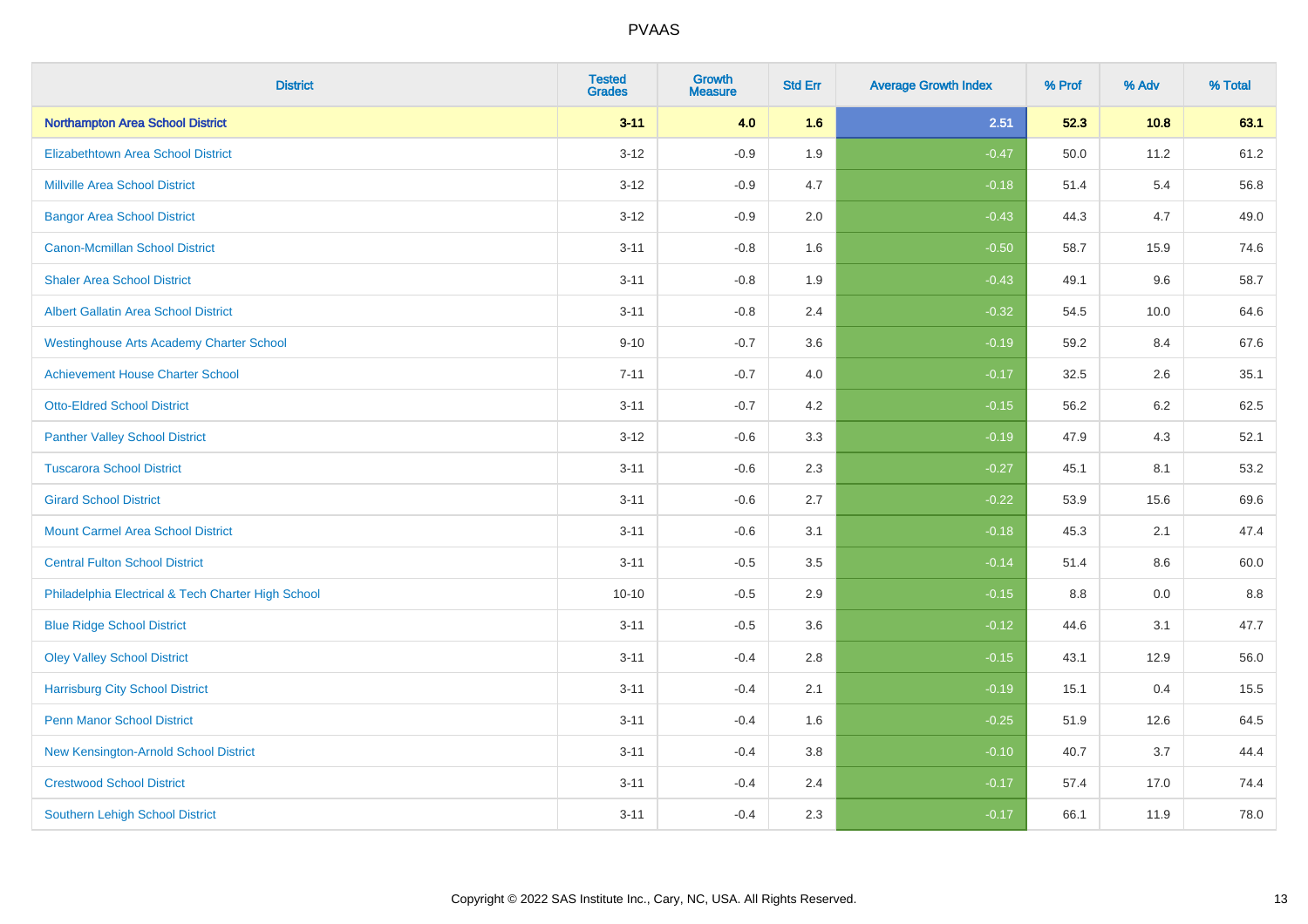| <b>District</b>                          | <b>Tested</b><br><b>Grades</b> | <b>Growth</b><br><b>Measure</b> | <b>Std Err</b> | <b>Average Growth Index</b> | % Prof | % Adv | % Total |
|------------------------------------------|--------------------------------|---------------------------------|----------------|-----------------------------|--------|-------|---------|
| Northampton Area School District         | $3 - 11$                       | 4.0                             | 1.6            | 2.51                        | 52.3   | 10.8  | 63.1    |
| <b>Bellefonte Area School District</b>   | $3 - 11$                       | $-0.4$                          | $2.2\,$        | $-0.17$                     | 47.6   | 10.6  | 58.2    |
| <b>Avella Area School District</b>       | $3 - 12$                       | $-0.3$                          | 4.7            | $-0.05$                     | 49.3   | 14.5  | 63.8    |
| <b>Chester-Upland School District</b>    | $3 - 11$                       | $-0.3$                          | 2.7            | $-0.09$                     | 13.8   | 0.8   | 14.6    |
| <b>Mercer Area School District</b>       | $3 - 11$                       | $-0.2$                          | 3.3            | $-0.06$                     | 56.0   | 8.0   | 64.0    |
| <b>Kutztown Area School District</b>     | $3 - 12$                       | $-0.2$                          | 3.2            | $-0.05$                     | 55.4   | 13.3  | 68.7    |
| <b>Warren County School District</b>     | $3 - 11$                       | $-0.1$                          | 1.8            | $-0.06$                     | 37.2   | 5.3   | 42.6    |
| <b>Susquenita School District</b>        | $3 - 11$                       | $-0.1$                          | $2.8\,$        | $-0.01$                     | 47.7   | 10.1  | 57.8    |
| Penn Cambria School District             | $3 - 11$                       | $-0.0$                          | 2.7            | $-0.01$                     | 61.5   | 7.7   | 69.2    |
| <b>Wilkes-Barre Area School District</b> | $3 - 11$                       | 0.1                             | 3.2            | 0.02                        | 35.5   | 5.4   | 40.9    |
| East Stroudsburg Area School District    | $3 - 11$                       | 0.1                             | 1.6            | 0.05                        | 45.8   | 7.8   | 53.6    |
| <b>Hempfield School District</b>         | $3 - 11$                       | 0.1                             | 1.4            | 0.08                        | 58.2   | 9.9   | 68.2    |
| <b>West Branch Area School District</b>  | $3 - 11$                       | 0.2                             | $3.8\,$        | 0.05                        | 47.2   | 1.9   | 49.1    |
| Northern Lebanon School District         | $3 - 11$                       | 0.4                             | 2.5            | 0.15                        | 28.0   | 3.0   | 31.0    |
| <b>Danville Area School District</b>     | $3 - 11$                       | 0.4                             | 2.6            | 0.15                        | 57.4   | 18.4  | 75.7    |
| <b>Jersey Shore Area School District</b> | $3 - 11$                       | 0.5                             | 2.6            | 0.21                        | 47.1   | 9.2   | 56.2    |
| <b>Reynolds School District</b>          | $3 - 10$                       | 0.5                             | 3.4            | 0.16                        | 52.1   | 7.0   | 59.2    |
| <b>Brockway Area School District</b>     | $3 - 11$                       | 0.6                             | 3.6            | 0.16                        | 49.2   | 7.7   | 56.9    |
| <b>Smethport Area School District</b>    | $3 - 12$                       | 0.6                             | 3.9            | 0.15                        | 37.0   | 1.8   | 38.9    |
| <b>Greater Latrobe School District</b>   | $3 - 11$                       | 0.6                             | 1.9            | 0.31                        | 55.5   | 14.1  | 69.5    |
| <b>Lower Dauphin School District</b>     | $3 - 11$                       | 0.6                             | 1.9            | 0.33                        | 49.2   | 12.6  | 61.8    |
| <b>Bloomsburg Area School District</b>   | $3 - 10$                       | 0.7                             | 3.0            | 0.23                        | 55.9   | 11.8  | 67.6    |
| Insight PA Cyber Charter School          | $3 - 11$                       | 0.7                             | 5.7            | 0.12                        | 50.0   | 4.8   | 54.8    |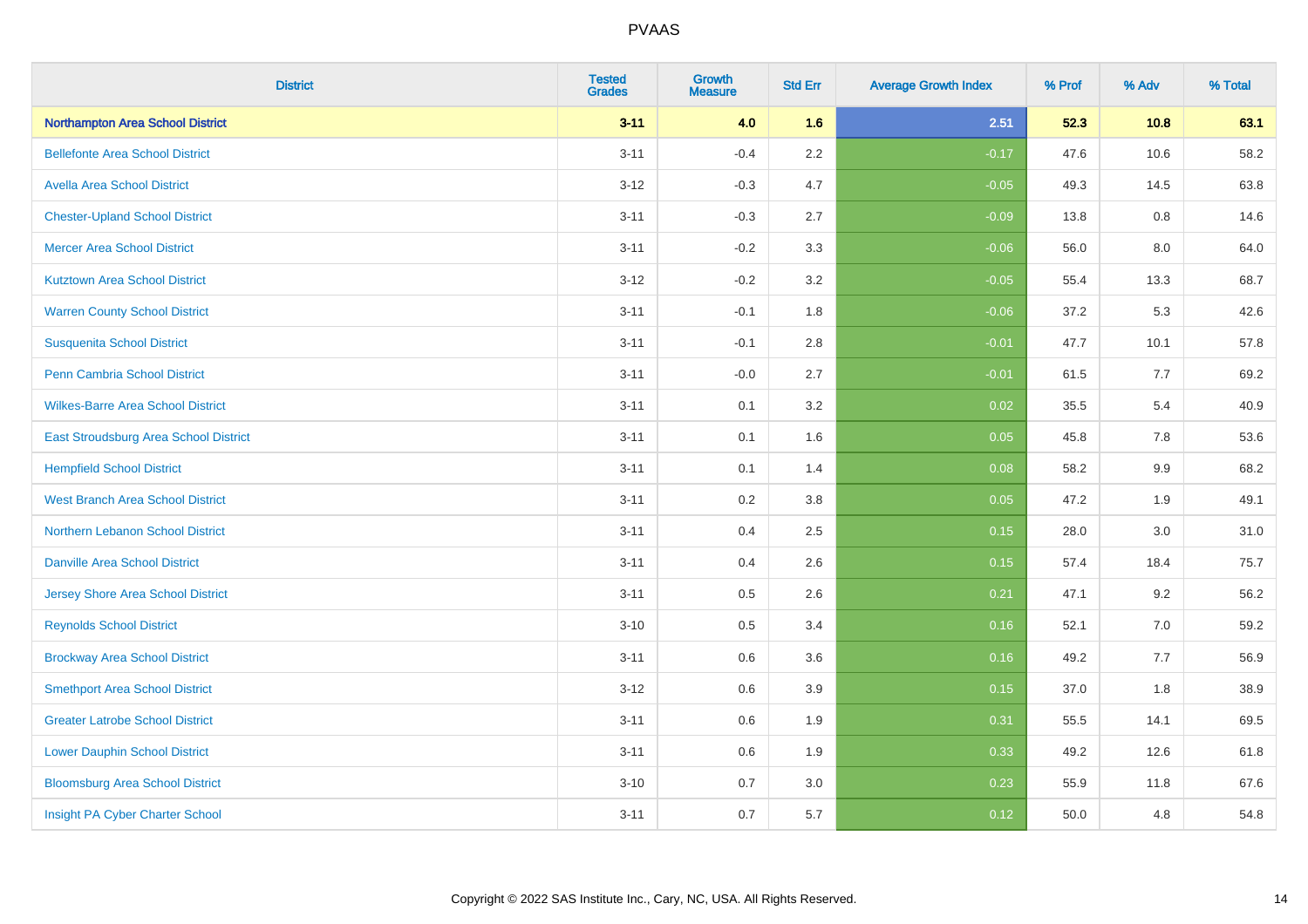| <b>District</b>                               | <b>Tested</b><br><b>Grades</b> | <b>Growth</b><br><b>Measure</b> | <b>Std Err</b> | <b>Average Growth Index</b> | % Prof | % Adv   | % Total |
|-----------------------------------------------|--------------------------------|---------------------------------|----------------|-----------------------------|--------|---------|---------|
| Northampton Area School District              | $3 - 11$                       | 4.0                             | 1.6            | 2.51                        | 52.3   | 10.8    | 63.1    |
| Lehigh Valley Academy Regional Charter School | $3 - 11$                       | 0.7                             | 2.3            | 0.32                        | 46.3   | $5.0\,$ | 51.4    |
| <b>Greenville Area School District</b>        | $3 - 11$                       | 0.7                             | 2.9            | 0.26                        | 53.4   | 6.9     | 60.3    |
| <b>Gateway School District</b>                | $3 - 11$                       | $0.8\,$                         | 2.2            | 0.38                        | 52.1   | 13.8    | 65.9    |
| <b>Wyomissing Area School District</b>        | $3 - 12$                       | 0.8                             | 2.6            | 0.33                        | 55.7   | 17.6    | 73.3    |
| <b>Wallingford-Swarthmore School District</b> | $3 - 10$                       | 0.9                             | 2.4            | 0.38                        | 64.4   | 22.7    | 87.1    |
| South Eastern School District                 | $3 - 11$                       | 0.9                             | 2.4            | 0.39                        | 54.8   | 6.6     | 61.4    |
| <b>Radnor Township School District</b>        | $3 - 12$                       | 1.0                             | 2.1            | 0.50                        | 65.0   | 23.2    | 88.2    |
| <b>Lakeland School District</b>               | $3 - 11$                       | 1.1                             | 2.8            | 0.38                        | 48.6   | 3.7     | 52.3    |
| <b>Upper Adams School District</b>            | $3 - 11$                       | 1.3                             | 2.9            | 0.47                        | 55.2   | 8.6     | 63.8    |
| <b>Schuylkill Valley School District</b>      | $3 - 11$                       | 1.4                             | 2.5            | 0.56                        | 55.1   | 10.2    | 65.3    |
| <b>Newport School District</b>                | $3 - 12$                       | 1.4                             | 3.5            | 0.41                        | 51.5   | 10.3    | 61.8    |
| <b>Tussey Mountain School District</b>        | $3 - 12$                       | 1.5                             | 3.7            | 0.40                        | 38.6   | 1.8     | 40.4    |
| <b>Central Bucks School District</b>          | $3 - 11$                       | 1.6                             | $0.9\,$        | 1.66                        | 63.0   | 16.8    | 79.8    |
| <b>Bensalem Township School District</b>      | $3 - 11$                       | 1.6                             | 1.6            | 0.98                        | 38.8   | 8.3     | 47.1    |
| <b>Athens Area School District</b>            | $3 - 11$                       | 1.6                             | 2.5            | 0.64                        | 46.9   | 7.6     | 54.5    |
| <b>Purchase Line School District</b>          | $3 - 12$                       | 1.7                             | 3.5            | 0.47                        | 43.1   | 5.4     | 48.5    |
| South Fayette Township School District        | $3 - 11$                       | 1.7                             | 2.0            | 0.88                        | 61.0   | 26.5    | 87.6    |
| <b>Baldwin-Whitehall School District</b>      | $3 - 11$                       | 1.8                             | 1.9            | 0.94                        | 58.6   | 8.6     | 67.1    |
| <b>Laurel School District</b>                 | $3 - 11$                       | 1.8                             | 3.1            | 0.59                        | 70.1   | 2.3     | 72.4    |
| <b>West Jefferson Hills School District</b>   | $3 - 11$                       | 1.8                             | 2.1            | 0.88                        | 55.7   | 20.8    | 76.4    |
| <b>Williamsport Area School District</b>      | $3 - 11$                       | 1.9                             | 1.8            | 1.04                        | 44.1   | 12.8    | 56.9    |
| <b>Union Area School District</b>             | $3 - 11$                       | 1.9                             | 4.3            | 0.44                        | 61.5   | 0.0     | 61.5    |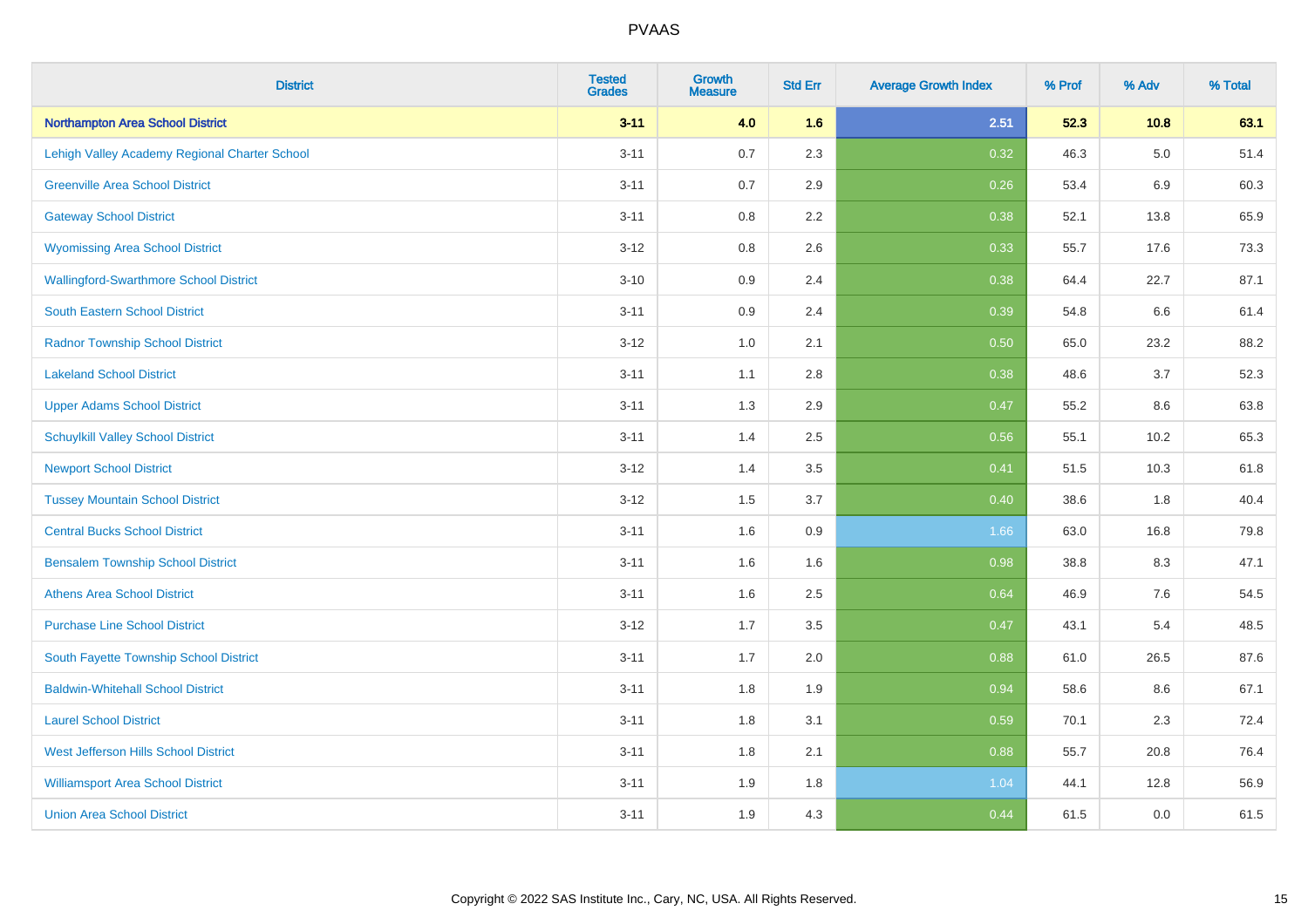| <b>District</b>                                | <b>Tested</b><br><b>Grades</b> | <b>Growth</b><br><b>Measure</b> | <b>Std Err</b> | <b>Average Growth Index</b> | % Prof | % Adv | % Total |
|------------------------------------------------|--------------------------------|---------------------------------|----------------|-----------------------------|--------|-------|---------|
| Northampton Area School District               | $3 - 11$                       | 4.0                             | 1.6            | 2.51                        | 52.3   | 10.8  | 63.1    |
| <b>Franklin Regional School District</b>       | $3 - 11$                       | 2.0                             | 1.9            | 1.02                        | 66.7   | 15.5  | 82.1    |
| <b>Marple Newtown School District</b>          | $3 - 11$                       | 2.0                             | 2.4            | 0.81                        | 57.6   | 12.8  | 70.4    |
| <b>Lower Moreland Township School District</b> | $3 - 11$                       | 2.0                             | 2.2            | 0.95                        | 62.8   | 17.0  | 79.8    |
| Mastery Charter School - Thomas Campus         | $3 - 10$                       | 2.1                             | 6.2            | 0.33                        | 28.6   | 0.0   | 28.6    |
| <b>Mcguffey School District</b>                | $3 - 11$                       | 2.1                             | 2.6            | 0.81                        | 57.7   | 3.1   | 60.8    |
| <b>Manheim Central School District</b>         | $3 - 11$                       | 2.1                             | 2.1            | 1.01                        | 53.2   | 11.6  | 64.8    |
| <b>United School District</b>                  | $3 - 11$                       | 2.1                             | 3.4            | 0.63                        | 60.3   | 6.6   | 66.9    |
| Northwestern Lehigh School District            | $3 - 11$                       | 2.2                             | 2.3            | 0.93                        | 53.3   | 9.7   | 63.0    |
| <b>Galeton Area School District</b>            | $3 - 11$                       | 2.2                             | 5.3            | 0.42                        | 41.3   | 4.4   | 45.6    |
| <b>Roberto Clemente Charter School</b>         | $3 - 12$                       | 2.2                             | 4.9            | 0.45                        | 27.5   | 5.0   | 32.5    |
| <b>Hanover Area School District</b>            | $3 - 11$                       | 2.2                             | 4.6            | 0.48                        | 42.9   | 5.7   | 48.6    |
| <b>Union School District</b>                   | $3 - 12$                       | 2.3                             | 4.2            | 0.54                        | 32.6   | 7.0   | 39.5    |
| <b>Tunkhannock Area School District</b>        | $3 - 11$                       | 2.3                             | 2.2            | 1.01                        | 44.9   | 9.6   | 54.6    |
| <b>Camp Hill School District</b>               | $3 - 12$                       | 2.3                             | 3.0            | 0.78                        | 53.6   | 17.5  | 71.1    |
| <b>Bedford Area School District</b>            | $3 - 11$                       | 2.5                             | 2.6            | 0.93                        | 48.5   | 10.0  | 58.5    |
| Mastery Charter High School-Lenfest Campus     | $7 - 11$                       | 2.5                             | 5.7            | 0.43                        | 40.0   | 0.0   | 40.0    |
| <b>Methacton School District</b>               | $3 - 11$                       | 2.5                             | 1.7            | 1.43                        | 62.5   | 16.4  | 79.0    |
| <b>Armstrong School District</b>               | $3 - 11$                       | 2.6                             | 1.7            | 1.53                        | 51.5   | 6.1   | 57.6    |
| <b>Hopewell Area School District</b>           | $3 - 11$                       | 2.6                             | 2.7            | 0.97                        | 58.4   | 4.0   | 62.4    |
| <b>Pottsgrove School District</b>              | $3 - 11$                       | 2.8                             | 2.0            | 1.35                        | 44.0   | 10.0  | 53.9    |
| <b>Forbes Road School District</b>             | $3 - 11$                       | $2.8\,$                         | 5.1            | 0.56                        | 41.4   | 10.3  | 51.7    |
| <b>Central Cambria School District</b>         | $3 - 11$                       | 3.0                             | 2.5            | 1.17                        | 56.2   | 9.7   | 66.0    |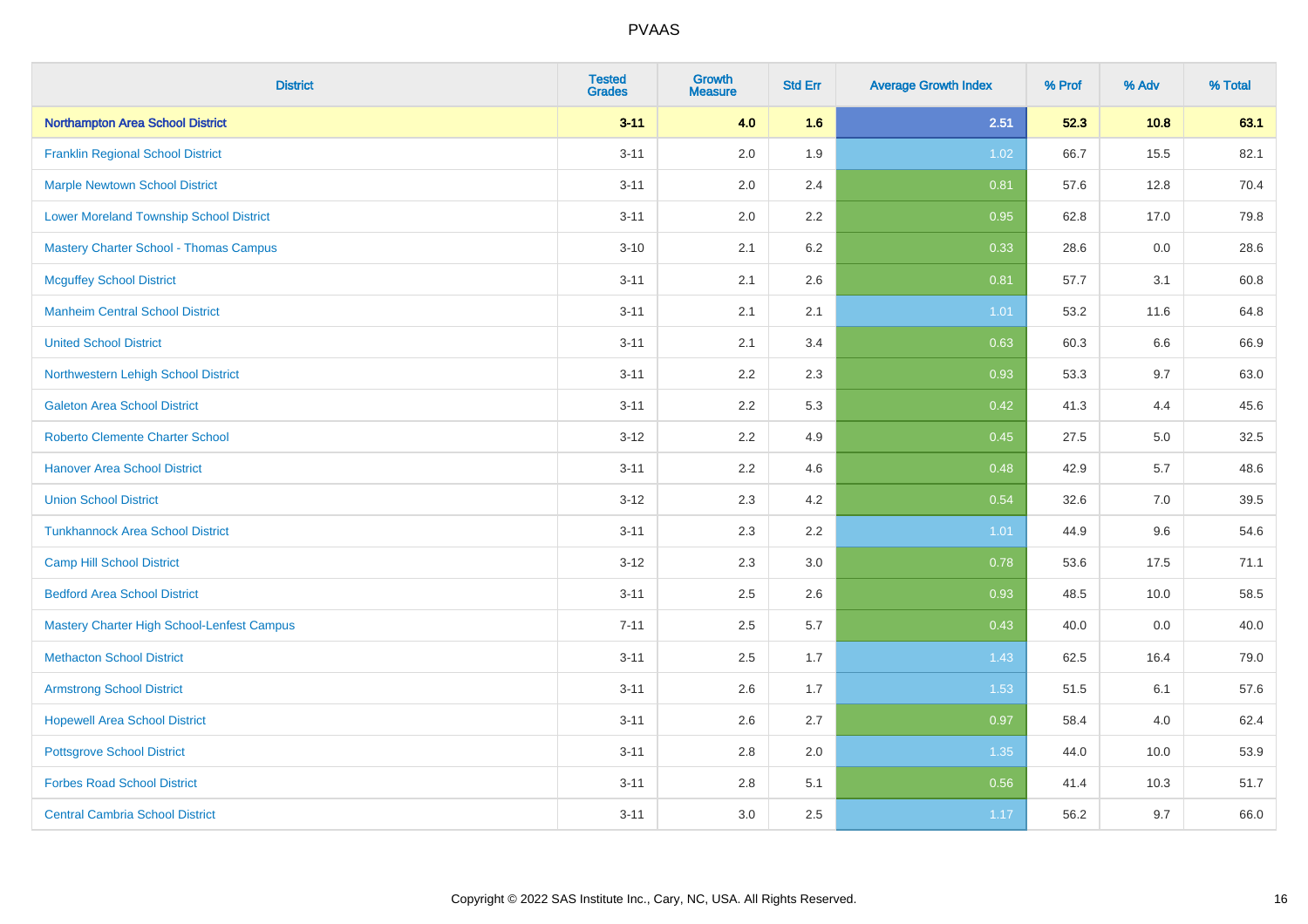| <b>District</b>                                    | <b>Tested</b><br><b>Grades</b> | <b>Growth</b><br><b>Measure</b> | <b>Std Err</b> | <b>Average Growth Index</b> | % Prof | % Adv | % Total |
|----------------------------------------------------|--------------------------------|---------------------------------|----------------|-----------------------------|--------|-------|---------|
| <b>Northampton Area School District</b>            | $3 - 11$                       | 4.0                             | 1.6            | 2.51                        | 52.3   | 10.8  | 63.1    |
| <b>General Mclane School District</b>              | $3 - 11$                       | 3.1                             | 2.9            | 1.07                        | 62.3   | 4.9   | 67.2    |
| <b>Millcreek Township School District</b>          | $3 - 11$                       | 3.1                             | 1.5            | 2.06                        | 55.6   | 14.2  | 69.7    |
| <b>Keystone School District</b>                    | $3 - 11$                       | 3.1                             | 3.3            | 0.94                        | 50.6   | 6.5   | 57.1    |
| <b>Pleasant Valley School District</b>             | $3 - 11$                       | 3.1                             | 2.0            | 1.57                        | 57.2   | 5.5   | 62.8    |
| <b>Donegal School District</b>                     | $3 - 12$                       | 3.1                             | 2.4            | 1.29                        | 60.6   | 9.1   | 69.7    |
| <b>Woodland Hills School District</b>              | $3 - 12$                       | 3.2                             | 2.6            | 1.22                        | 31.4   | 3.6   | 35.0    |
| <b>Commodore Perry School District</b>             | $3 - 11$                       | 3.2                             | 5.5            | 0.58                        | 58.3   | 0.0   | 58.3    |
| <b>West York Area School District</b>              | $3 - 12$                       | 3.2                             | 2.3            | 1.38                        | 53.8   | 4.4   | 58.2    |
| <b>Altoona Area School District</b>                | $3 - 12$                       | 3.3                             | 1.6            | 1.99                        | 47.7   | 8.2   | 55.9    |
| <b>Southeastern Greene School District</b>         | $3 - 10$                       | 3.3                             | 4.6            | 0.72                        | 57.6   | 6.1   | 63.6    |
| <b>Spring Cove School District</b>                 | $3 - 11$                       | 3.4                             | 2.5            | 1.33                        | 47.8   | 12.7  | 60.4    |
| <b>Fairview School District</b>                    | $3 - 11$                       | 3.4                             | 2.6            | 1.32                        | 57.2   | 17.6  | 74.8    |
| <b>Clairton City School District</b>               | $3 - 11$                       | 3.5                             | 3.7            | 0.95                        | 13.4   | 0.0   | 13.4    |
| <b>Lincoln Park Performing Arts Charter School</b> | $7 - 11$                       | 3.6                             | 2.5            | 1.42                        | 59.6   | 14.7  | 74.3    |
| <b>Conrad Weiser Area School District</b>          | $3 - 11$                       | 3.6                             | 2.2            | 1.63                        | 52.1   | 2.1   | 54.2    |
| North Clarion County School District               | $3 - 12$                       | 3.7                             | 4.3            | 0.85                        | 67.5   | 15.0  | 82.5    |
| <b>Hermitage School District</b>                   | $3 - 12$                       | 3.8                             | 2.4            | 1.60                        | 57.5   | 9.3   | 66.8    |
| <b>South Butler County School District</b>         | $3 - 10$                       | 3.9                             | 2.5            | 1.54                        | 53.1   | 16.6  | 69.7    |
| South Western School District                      | $3-12$                         | 3.9                             | 1.9            | 2.08                        | 60.2   | 8.1   | 68.3    |
| Esperanza Academy Charter School                   | $4 - 11$                       | 4.0                             | $2.5\,$        | 1.61                        | 32.4   | 0.7   | 33.1    |
| Northampton Area School District                   | $3 - 11$                       | 4.0                             | 1.6            | 2.51                        | 52.3   | 10.8  | 63.1    |
| <b>Muhlenberg School District</b>                  | $3 - 10$                       | 4.0                             | 1.9            | 2.10                        | 34.2   | 2.6   | 36.8    |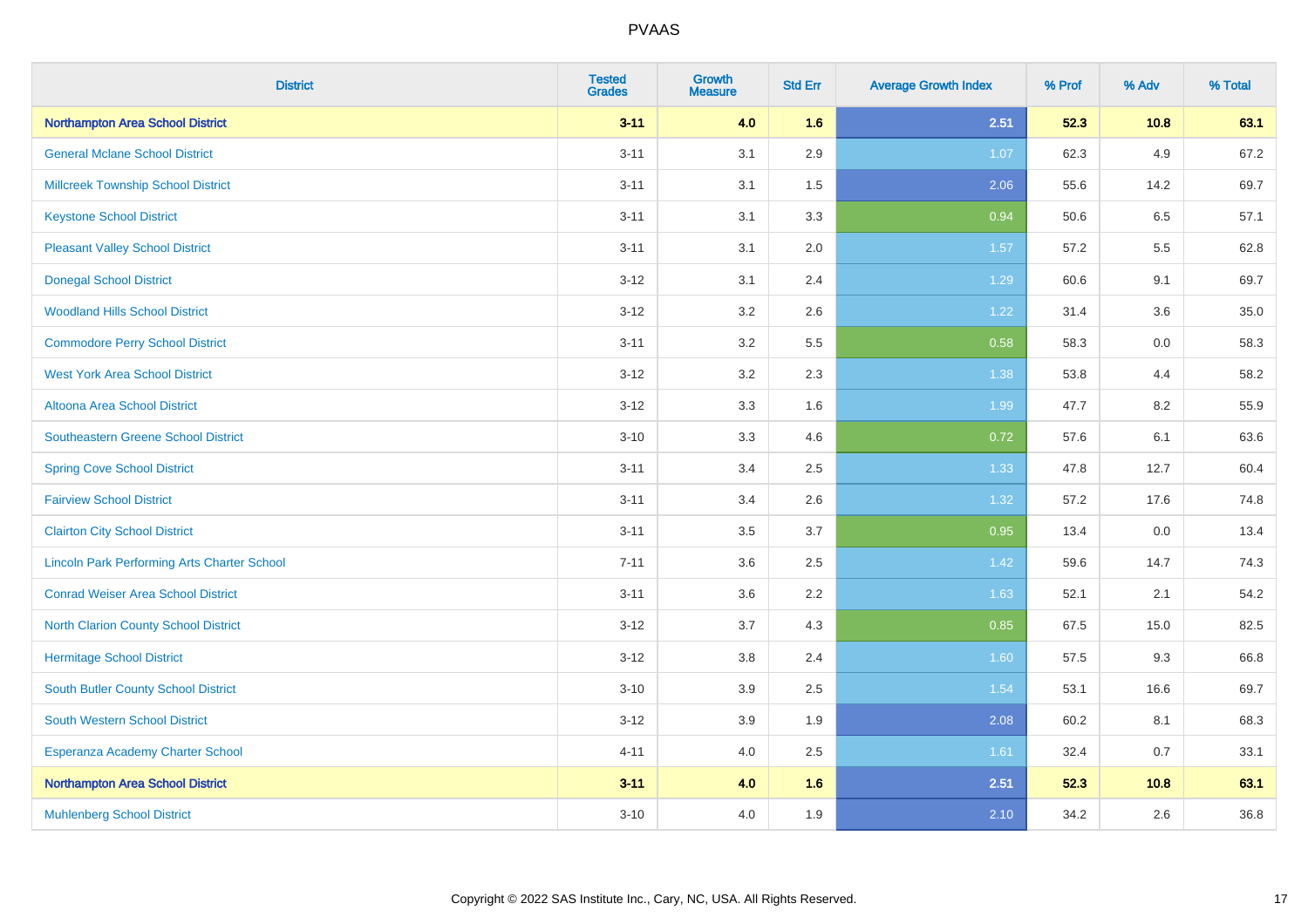| <b>District</b>                                 | <b>Tested</b><br><b>Grades</b> | <b>Growth</b><br><b>Measure</b> | <b>Std Err</b> | <b>Average Growth Index</b> | % Prof | % Adv | % Total |
|-------------------------------------------------|--------------------------------|---------------------------------|----------------|-----------------------------|--------|-------|---------|
| Northampton Area School District                | $3 - 11$                       | 4.0                             | 1.6            | 2.51                        | 52.3   | 10.8  | 63.1    |
| <b>Towanda Area School District</b>             | $3 - 11$                       | 4.0                             | 2.8            | 1.44                        | 39.4   | 6.6   | 46.0    |
| <b>Berlin Brothersvalley School District</b>    | $3 - 11$                       | 4.0                             | 4.2            | 0.96                        | 48.8   | 14.0  | 62.8    |
| <b>Neshaminy School District</b>                | $3 - 11$                       | 4.0                             | 1.3            | 3.02                        | 58.7   | 9.5   | 68.2    |
| <b>West Allegheny School District</b>           | $3 - 12$                       | 4.0                             | 2.1            | 1.96                        | 63.1   | 15.7  | 78.8    |
| Mastery Charter School - Shoemaker Campus       | $7 - 10$                       | 4.1                             | 3.0            | 1.34                        | 20.9   | 3.3   | 24.2    |
| <b>Line Mountain School District</b>            | $3 - 11$                       | 4.1                             | 3.2            | 1.27                        | 52.9   | 9.2   | 62.1    |
| <b>Governor Mifflin School District</b>         | $3 - 11$                       | 4.1                             | 1.8            | 2.33                        | 42.5   | 7.2   | 49.7    |
| <b>East Penn School District</b>                | $3 - 11$                       | 4.1                             | 1.3            | 3.27                        | 55.8   | 11.5  | 67.3    |
| <b>Ligonier Valley School District</b>          | $3 - 11$                       | 4.2                             | 3.1            | 1.34                        | 59.1   | 10.3  | 69.5    |
| <b>Loyalsock Township School District</b>       | $3 - 12$                       | 4.2                             | 2.8            | 1.47                        | 54.3   | 2.1   | 56.4    |
| <b>Punxsutawney Area School District</b>        | $3 - 11$                       | 4.2                             | 2.9            | 1.45                        | 55.0   | 5.5   | 60.6    |
| Meyersdale Area School District                 | $3 - 11$                       | 4.2                             | 4.0            | 1.07                        | 43.1   | 6.9   | 50.0    |
| <b>Laurel Highlands School District</b>         | $3 - 11$                       | 4.3                             | 2.4            | 1.81                        | 44.9   | 9.6   | 54.5    |
| <b>Central Dauphin School District</b>          | $3 - 11$                       | 4.4                             | 1.3            | 3.32                        | 53.3   | 7.4   | 60.7    |
| Leechburg Area School District                  | $3 - 11$                       | 4.4                             | 4.0            | 1.09                        | 47.8   | 19.6  | 67.4    |
| <b>Port Allegany School District</b>            | $3 - 11$                       | 4.4                             | 3.6            | 1.21                        | 28.1   | 9.4   | 37.5    |
| <b>Pottsville Area School District</b>          | $3 - 12$                       | 4.4                             | 2.3            | 1.94                        | 44.8   | 5.4   | 50.2    |
| <b>MaST Community Charter School II</b>         | $3 - 10$                       | 4.4                             | 3.2            | 1.37                        | 28.4   | 3.4   | 31.8    |
| <b>Burrell School District</b>                  | $3 - 11$                       | 4.5                             | 3.1            | 1.48                        | 58.5   | 13.8  | 72.3    |
| <b>Eastern Lancaster County School District</b> | $3-12$                         | 4.5                             | 2.2            | 2.09                        | 46.3   | 11.4  | 57.6    |
| <b>Harmony Area School District</b>             | $3 - 10$                       | 4.5                             | 6.3            | 0.72                        | 33.3   | 13.3  | 46.7    |
| <b>Hempfield Area School District</b>           | $3 - 12$                       | 4.6                             | 1.6            | 2.86                        | 53.5   | 20.1  | 73.6    |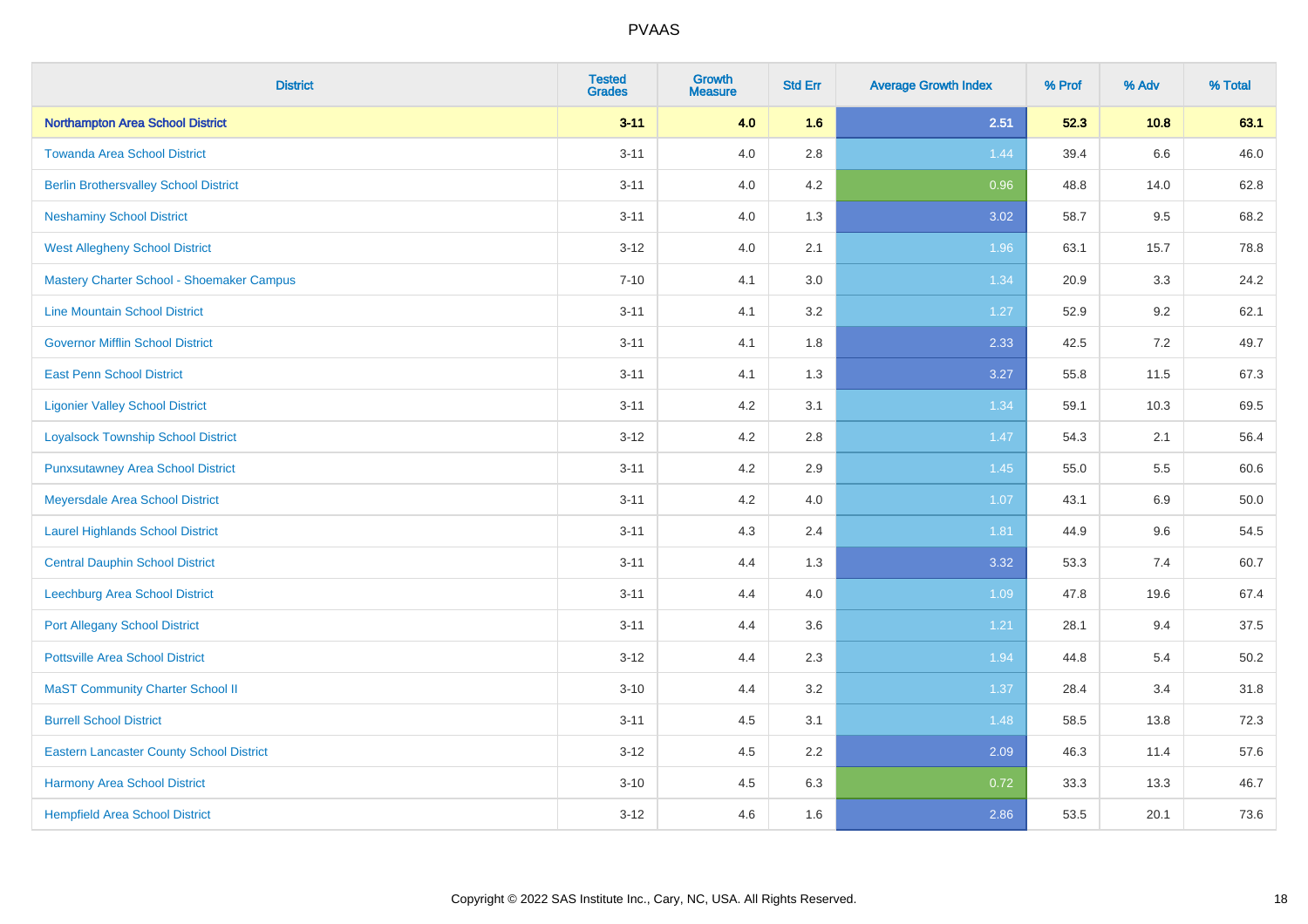| <b>District</b>                             | <b>Tested</b><br><b>Grades</b> | <b>Growth</b><br><b>Measure</b> | <b>Std Err</b> | <b>Average Growth Index</b> | % Prof | % Adv | % Total |
|---------------------------------------------|--------------------------------|---------------------------------|----------------|-----------------------------|--------|-------|---------|
| Northampton Area School District            | $3 - 11$                       | 4.0                             | 1.6            | 2.51                        | 52.3   | 10.8  | 63.1    |
| Pennsylvania Leadership Charter School      | $3 - 11$                       | 4.6                             | $2.2\,$        | 2.13                        | 55.4   | 11.2  | 66.7    |
| <b>Warrior Run School District</b>          | $3 - 11$                       | 4.6                             | 3.0            | 1.51                        | 40.9   | 8.1   | 49.0    |
| <b>New Brighton Area School District</b>    | $3 - 11$                       | 4.6                             | 3.1            | 1.47                        | 60.9   | 5.8   | 66.7    |
| <b>KIPP Dubois Charter School</b>           | $9 - 10$                       | 4.7                             | 3.3            | 1.40                        | 31.0   | 1.4   | 32.4    |
| <b>Blackhawk School District</b>            | $3 - 11$                       | 4.7                             | 2.3            | 2.01                        | 55.8   | 8.8   | 64.6    |
| <b>Halifax Area School District</b>         | $3 - 11$                       | 4.7                             | 3.9            | 1.22                        | 61.5   | 9.6   | 71.2    |
| <b>Beaver Area School District</b>          | $3 - 10$                       | 4.7                             | 2.4            | 1.94                        | 57.4   | 16.8  | 74.2    |
| Urban Pathways 6-12 Charter School          | $6 - 11$                       | 4.8                             | 6.4            | 0.75                        | 28.6   | 0.0   | 28.6    |
| <b>Kennett Consolidated School District</b> | $3 - 11$                       | 4.8                             | 1.8            | 2.61                        | 52.5   | 10.7  | 63.2    |
| Morrisville Borough School District         | $3 - 11$                       | 4.8                             | 4.3            | $1.10$                      | 30.2   | 2.3   | 32.6    |
| <b>Central Valley School District</b>       | $3 - 10$                       | 4.8                             | 2.4            | 1.98                        | 56.9   | 9.0   | 65.9    |
| <b>Sharon City School District</b>          | $3 - 11$                       | 4.9                             | 2.6            | 1.87                        | 48.2   | 5.3   | 53.4    |
| <b>Everett Area School District</b>         | $3 - 11$                       | $5.0\,$                         | 3.4            | 1.47                        | 60.5   | 1.3   | 61.8    |
| <b>West Shore School District</b>           | $3 - 12$                       | 5.0                             | 1.4            | 3.59                        | 54.2   | 9.4   | 63.6    |
| <b>Peters Township School District</b>      | $3 - 11$                       | 5.0                             | 1.8            | 2.76                        | 59.8   | 26.1  | 85.9    |
| <b>Hampton Township School District</b>     | $3 - 11$                       | 5.1                             | 2.2            | 2.35                        | 54.0   | 28.2  | 82.2    |
| <b>Grove City Area School District</b>      | $3 - 12$                       | 5.1                             | 2.4            | 2.09                        | 36.4   | 16.5  | 52.8    |
| <b>Warwick School District</b>              | $3 - 11$                       | 5.2                             | 1.9            | 2.76                        | 46.4   | 17.0  | 63.3    |
| <b>Hanover Public School District</b>       | $3 - 11$                       | 5.2                             | 2.8            | 1.83                        | 52.2   | 14.4  | 66.7    |
| <b>Parkland School District</b>             | $3 - 11$                       | 5.3                             | 1.2            | 4.30                        | 58.0   | 22.3  | 80.4    |
| <b>Allentown City School District</b>       | $3 - 12$                       | 5.3                             | 1.4            | 3.88                        | 25.3   | 2.7   | 28.0    |
| <b>New Foundations Charter School</b>       | $3 - 11$                       | 5.4                             | 2.2            | 2.41                        | 47.2   | 2.5   | 49.8    |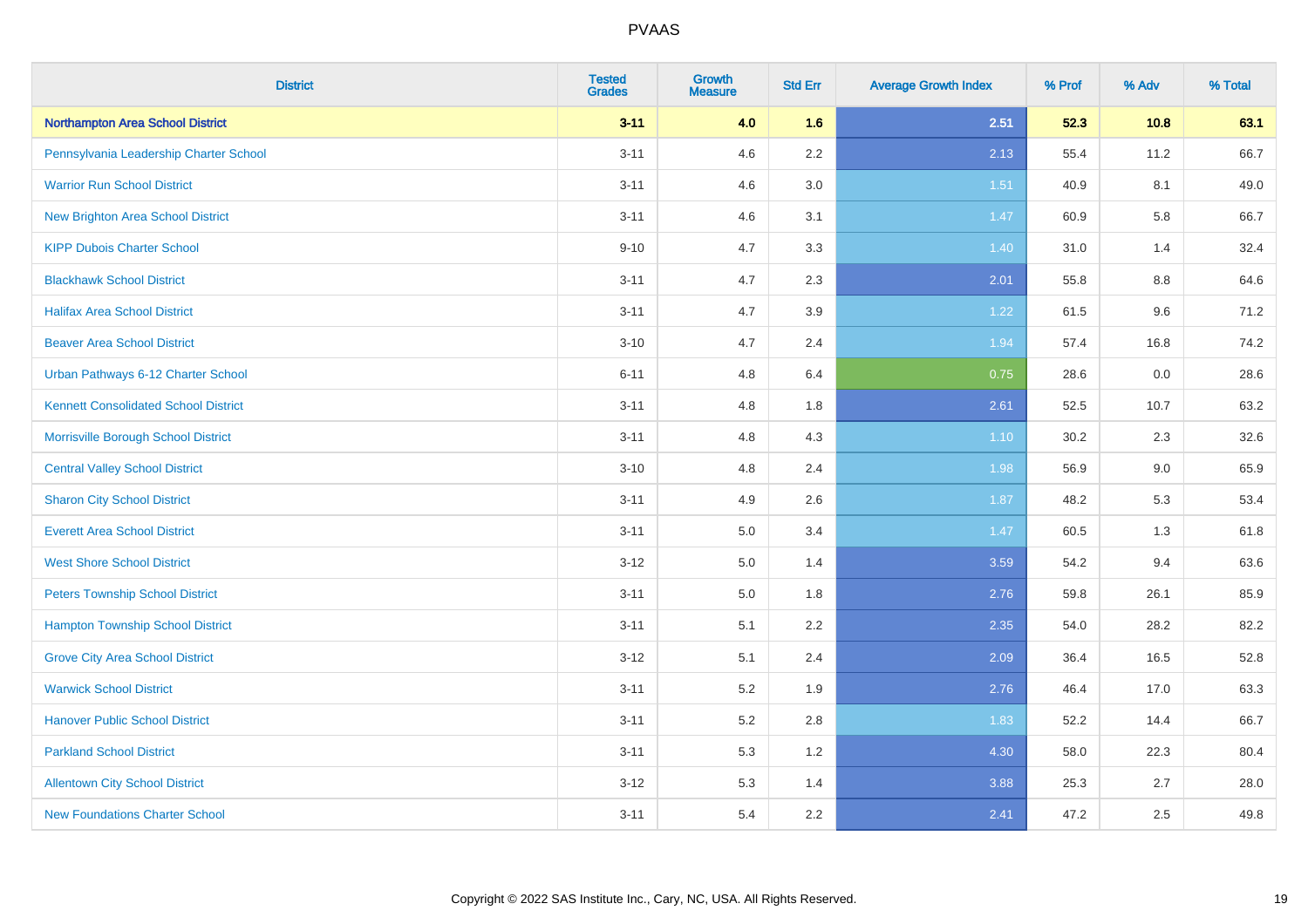| <b>District</b>                                  | <b>Tested</b><br><b>Grades</b> | <b>Growth</b><br><b>Measure</b> | <b>Std Err</b> | <b>Average Growth Index</b> | % Prof | % Adv | % Total |
|--------------------------------------------------|--------------------------------|---------------------------------|----------------|-----------------------------|--------|-------|---------|
| <b>Northampton Area School District</b>          | $3 - 11$                       | 4.0                             | 1.6            | 2.51                        | 52.3   | 10.8  | 63.1    |
| <b>Keystone Oaks School District</b>             | $3 - 11$                       | 5.5                             | 2.6            | 2.07                        | 53.2   | 12.1  | 65.4    |
| <b>Stroudsburg Area School District</b>          | $3 - 11$                       | 5.5                             | 1.9            | 2.88                        | 48.1   | 4.2   | 52.3    |
| Lehigh Career & Technical Institute              | $10 - 12$                      | 5.6                             | 5.6            | 0.99                        | 78.3   | 0.0   | 78.3    |
| Palmyra Area School District                     | $3 - 11$                       | 5.6                             | 1.9            | 2.96                        | 56.4   | 15.6  | 72.0    |
| <b>Western Wayne School District</b>             | $3 - 11$                       | 5.6                             | 2.9            | 1.93                        | 41.3   | 17.4  | 58.7    |
| <b>Spring Grove Area School District</b>         | $3 - 11$                       | 5.6                             | 2.1            | 2.68                        | 55.1   | 15.0  | 70.1    |
| <b>Ephrata Area School District</b>              | $3 - 11$                       | 5.6                             | 1.8            | 3.12                        | 54.7   | 9.5   | 64.2    |
| <b>Mastery Charter School - Pickett Campus</b>   | $6 - 10$                       | 5.6                             | 5.7            | 1.00                        | 27.8   | 0.0   | 27.8    |
| <b>Bethel Park School District</b>               | $3 - 11$                       | 5.6                             | 1.8            | 3.18                        | 65.3   | 18.6  | 83.9    |
| <b>Mars Area School District</b>                 | $3 - 10$                       | 5.7                             | 2.1            | 2.75                        | 57.9   | 18.2  | 76.1    |
| <b>Bentworth School District</b>                 | $3 - 11$                       | 5.7                             | 3.2            | 1.75                        | 44.2   | 19.5  | 63.6    |
| <b>Penncrest School District</b>                 | $3 - 11$                       | 5.7                             | 2.2            | 2.57                        | 47.2   | 7.1   | 54.3    |
| Daniel Boone Area School District                | $3 - 12$                       | 5.7                             | 2.0            | 2.88                        | 51.0   | 11.5  | 62.6    |
| <b>Tidioute Community Charter School</b>         | $3 - 11$                       | 5.7                             | 5.1            | 1.11                        | 34.4   | 21.9  | 56.2    |
| 21st Century Cyber Charter School                | $6 - 12$                       | 5.7                             | 2.3            | 2.50                        | 56.7   | 8.3   | 65.0    |
| Capital Area School for the Arts Charter School  | $9 - 11$                       | 5.8                             | 4.1            | 1.39                        | 59.3   | 18.6  | 78.0    |
| Community Academy Of Philadelphia Charter School | $3 - 11$                       | 5.8                             | 2.7            | 2.12                        | 26.7   | 0.9   | 27.6    |
| <b>Agora Cyber Charter School</b>                | $3 - 11$                       | 5.8                             | 2.6            | 2.28                        | 42.8   | 6.6   | 49.4    |
| <b>Collegium Charter School</b>                  | $3 - 10$                       | 5.9                             | 2.5            | 2.33                        | 38.1   | 7.9   | 46.0    |
| <b>Mechanicsburg Area School District</b>        | $3 - 11$                       | 5.9                             | 1.8            | 3.29                        | 57.2   | 13.7  | 70.9    |
| Northeastern York School District                | $3 - 11$                       | 5.9                             | 2.0            | 3.03                        | 51.1   | 16.6  | 67.6    |
| <b>Uniontown Area School District</b>            | $3 - 11$                       | 6.0                             | 3.2            | 1.87                        | 62.4   | 5.9   | 68.2    |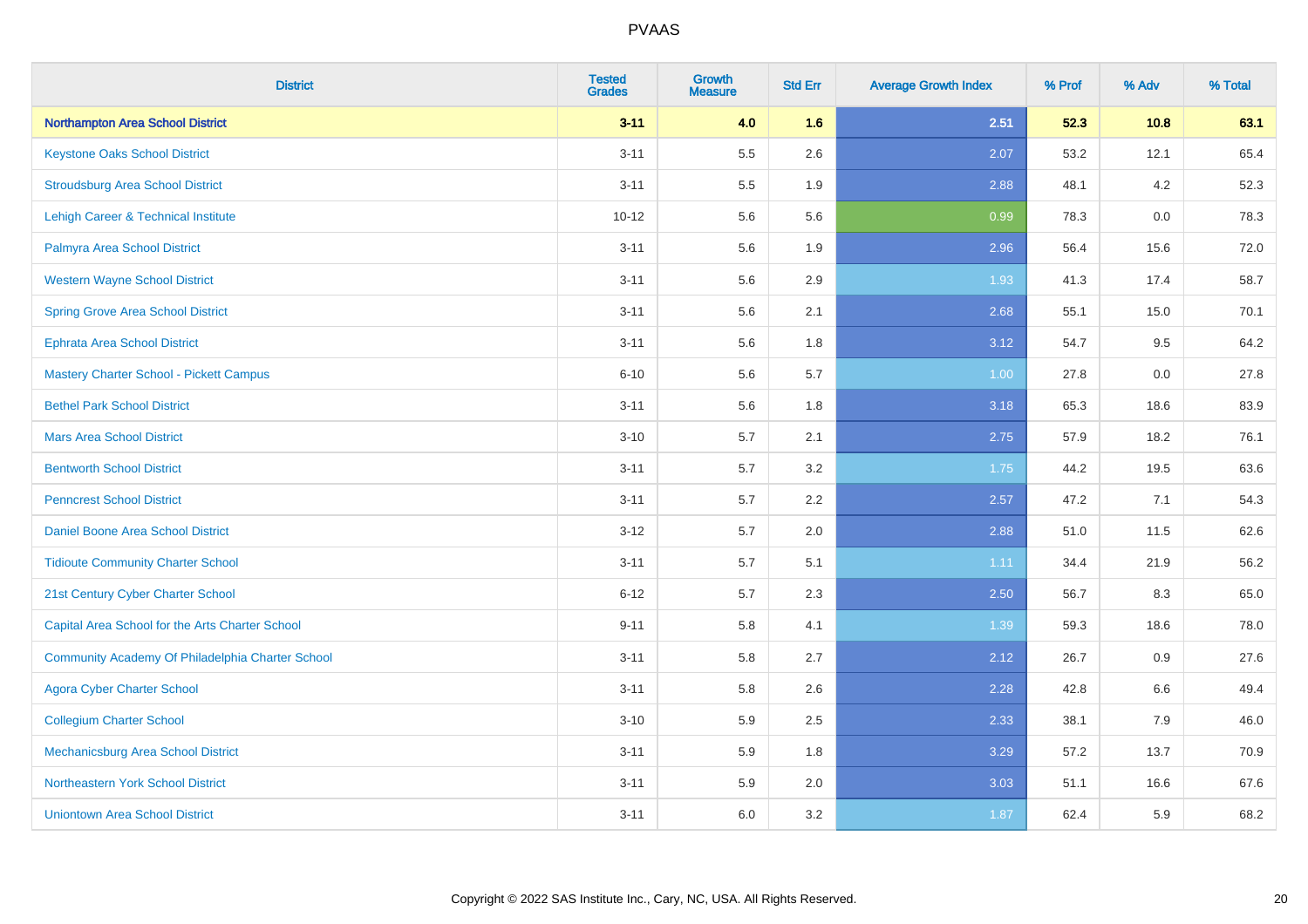| <b>District</b>                               | <b>Tested</b><br><b>Grades</b> | <b>Growth</b><br><b>Measure</b> | <b>Std Err</b> | <b>Average Growth Index</b> | % Prof | % Adv | % Total |
|-----------------------------------------------|--------------------------------|---------------------------------|----------------|-----------------------------|--------|-------|---------|
| Northampton Area School District              | $3 - 11$                       | 4.0                             | 1.6            | 2.51                        | 52.3   | 10.8  | 63.1    |
| <b>Hollidaysburg Area School District</b>     | $3 - 11$                       | 6.0                             | 2.1            | 2.88                        | 57.1   | 12.3  | 69.4    |
| <b>Wilson Area School District</b>            | $3 - 11$                       | 6.0                             | 2.6            | 2.30                        | 48.7   | 8.5   | 57.2    |
| <b>Spring-Ford Area School District</b>       | $3 - 11$                       | 6.0                             | 1.3            | 4.46                        | 60.8   | 16.5  | 77.4    |
| <b>Dover Area School District</b>             | $3 - 12$                       | 6.0                             | 2.1            | 2.94                        | 52.2   | 6.0   | 58.2    |
| <b>Connellsville Area School District</b>     | $3 - 11$                       | 6.1                             | 2.0            | 3.05                        | 45.4   | 7.8   | 53.2    |
| <b>Whitehall-Coplay School District</b>       | $3 - 11$                       | 6.1                             | 1.8            | 3.45                        | 49.3   | 7.4   | 56.6    |
| <b>Millersburg Area School District</b>       | $3 - 11$                       | 6.2                             | $3.8\,$        | 1.63                        | 51.8   | 7.4   | 59.3    |
| <b>Northgate School District</b>              | $3 - 11$                       | 6.3                             | 3.6            | 1.73                        | 53.3   | 16.7  | 70.0    |
| <b>Salisbury Township School District</b>     | $3 - 11$                       | 6.3                             | 3.6            | 1.77                        | 46.2   | 6.6   | 52.8    |
| <b>Belle Vernon Area School District</b>      | $3 - 11$                       | 6.5                             | 2.6            | 2.44                        | 55.6   | 11.1  | 66.7    |
| <b>Steel Valley School District</b>           | $3 - 11$                       | 6.5                             | 3.4            | 1.89                        | 50.7   | 5.6   | 56.3    |
| <b>Wattsburg Area School District</b>         | $3 - 11$                       | 6.5                             | 2.7            | 2.43                        | 42.7   | 7.6   | 50.3    |
| <b>Sto-Rox School District</b>                | $3 - 10$                       | 6.6                             | 3.7            | 1.80                        | 13.4   | 0.0   | 13.4    |
| <b>Franklin Area School District</b>          | $3 - 11$                       | 6.6                             | 2.8            | 2.34                        | 48.2   | 4.5   | 52.7    |
| <b>Richland School District</b>               | $3 - 11$                       | 6.7                             | 2.9            | 2.33                        | 62.2   | 19.2  | 81.4    |
| Pocono Mountain School District               | $3-12$                         | 6.8                             | 1.5            | 4.62                        | 45.8   | 5.0   | 50.7    |
| <b>Upper Darby School District</b>            | $3 - 12$                       | 6.9                             | 1.5            | 4.62                        | 45.0   | 6.7   | 51.7    |
| <b>Brookville Area School District</b>        | $3 - 11$                       | 6.9                             | 3.0            | 2.30                        | 55.2   | 15.6  | 70.8    |
| <b>Shanksville-Stonycreek School District</b> | $3 - 10$                       | 7.0                             | 5.9            | 1.20                        | 64.7   | 17.6  | 82.4    |
| <b>Esperanza Cyber Charter School</b>         | $3 - 11$                       | 7.1                             | 6.1            | 1.16                        | 9.1    | 0.0   | 9.1     |
| <b>Centennial School District</b>             | $3 - 10$                       | 7.1                             | 1.7            | 4.29                        | 50.1   | 8.7   | 58.9    |
| <b>Carlynton School District</b>              | $3 - 11$                       | 7.3                             | 3.3            | 2.22                        | 41.0   | 10.5  | 51.6    |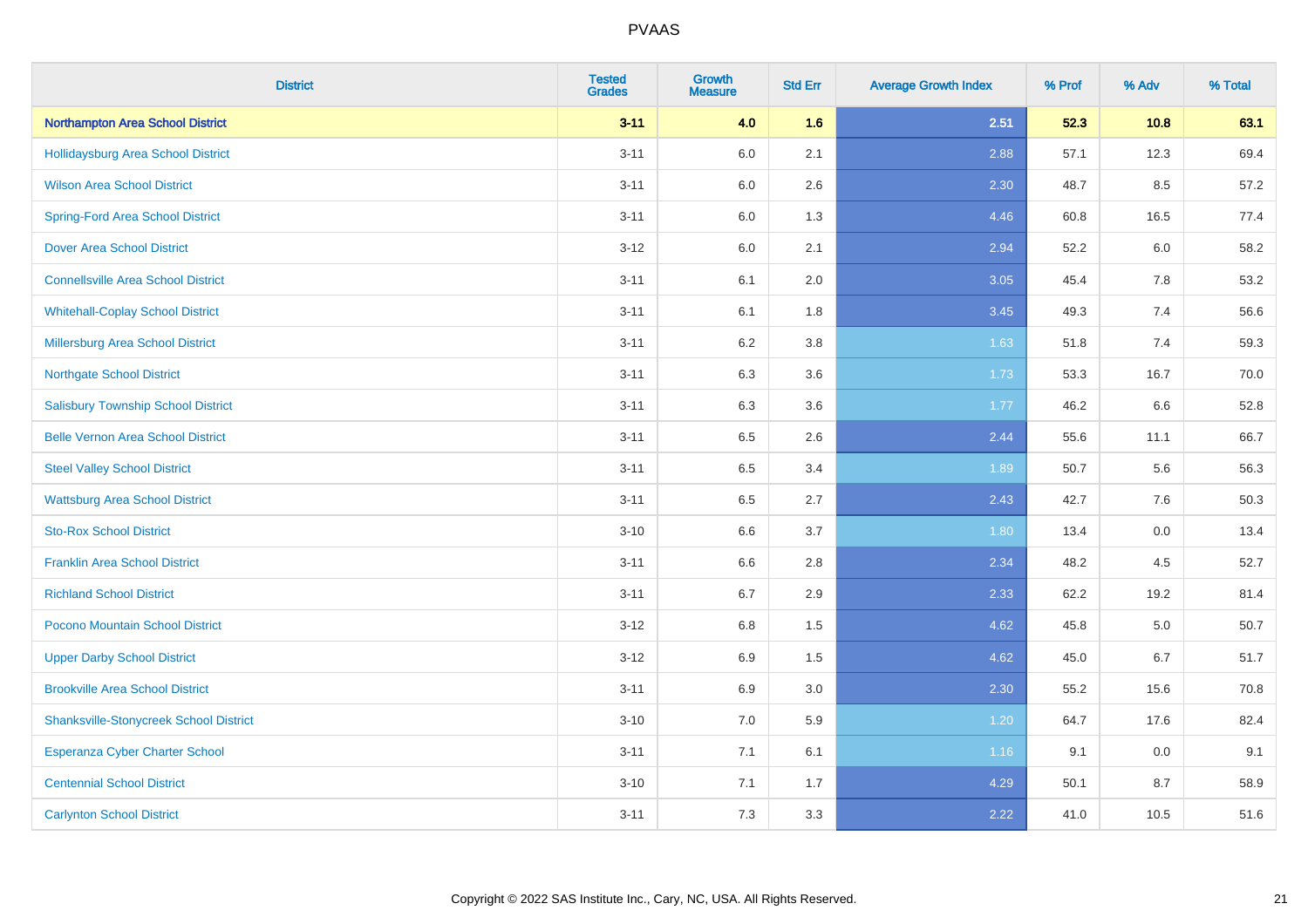| <b>District</b>                                        | <b>Tested</b><br><b>Grades</b> | <b>Growth</b><br><b>Measure</b> | <b>Std Err</b> | <b>Average Growth Index</b> | % Prof | % Adv | % Total |
|--------------------------------------------------------|--------------------------------|---------------------------------|----------------|-----------------------------|--------|-------|---------|
| Northampton Area School District                       | $3 - 11$                       | 4.0                             | 1.6            | 2.51                        | 52.3   | 10.8  | 63.1    |
| Lehigh Valley Charter High School For The Arts         | $9 - 10$                       | 7.3                             | 2.6            | 2.82                        | 62.3   | 18.2  | 80.5    |
| <b>Carbondale Area School District</b>                 | $3 - 10$                       | 7.4                             | 3.3            | 2.25                        | 56.6   | 2.6   | 59.2    |
| <b>Wilmington Area School District</b>                 | $3 - 11$                       | 7.5                             | 3.0            | 2.48                        | 55.1   | 5.1   | 60.2    |
| Philadelphia City School District                      | $3-12$                         | 7.5                             | 0.6            | 12.64                       | 38.4   | 7.0   | 45.4    |
| New Hope-Solebury School District                      | $3 - 11$                       | 7.5                             | 2.9            | 2.57                        | 68.2   | 22.7  | 90.9    |
| <b>Coudersport Area School District</b>                | $3 - 11$                       | 7.7                             | 3.7            | 2.06                        | 55.7   | 8.2   | 63.9    |
| Saint Marys Area School District                       | $3 - 11$                       | 7.8                             | 2.6            | 3.04                        | 57.0   | 8.2   | 65.2    |
| Allegheny-Clarion Valley School District               | $3 - 10$                       | 7.8                             | 4.7            | 1.65                        | 53.3   | 3.3   | 56.7    |
| <b>Wayne Highlands School District</b>                 | $3 - 11$                       | 7.8                             | 2.4            | 3.23                        | 52.3   | 13.1  | 65.4    |
| <b>Haverford Township School District</b>              | $3 - 11$                       | 8.0                             | 1.5            | 5.27                        | 53.0   | 25.5  | 78.6    |
| <b>Blacklick Valley School District</b>                | $3 - 11$                       | 8.0                             | 4.3            | 1.85                        | 34.1   | 0.0   | 34.1    |
| <b>Reach Cyber Charter School</b>                      | $3 - 11$                       | 8.1                             | 4.7            | 1.72                        | 42.4   | 4.6   | 47.0    |
| <b>Bethlehem-Center School District</b>                | $3 - 10$                       | 8.1                             | 3.3            | 2.46                        | 35.1   | 1.4   | 36.5    |
| Moon Area School District                              | $3 - 11$                       | 8.2                             | 1.9            | 4.25                        | 58.7   | 18.5  | 77.2    |
| <b>Monessen City School District</b>                   | $3 - 10$                       | 8.3                             | 4.5            | 1.85                        | 42.9   | 2.9   | 45.7    |
| Selinsgrove Area School District                       | $3-12$                         | 8.3                             | 2.3            | 3.54                        | 56.8   | 10.0  | 66.8    |
| Renaissance Academy Charter School                     | $3 - 11$                       | 8.3                             | 3.3            | 2.54                        | 45.6   | 22.8  | 68.4    |
| <b>William Penn School District</b>                    | $3 - 12$                       | 8.3                             | 2.1            | 3.99                        | 35.6   | 3.0   | 38.7    |
| <b>Cornwall-Lebanon School District</b>                | $3 - 11$                       | 8.3                             | 1.6            | 5.08                        | 47.2   | 8.4   | 55.6    |
| <b>Chester Charter Scholars Academy Charter School</b> | $3 - 12$                       | 8.4                             | 4.1            | 2.03                        | 23.4   | 0.0   | 23.4    |
| <b>Oswayo Valley School District</b>                   | $3-12$                         | 8.5                             | 5.0            | 1.68                        | 50.0   | 16.7  | 66.7    |
| <b>Allegheny Valley School District</b>                | $3 - 11$                       | 8.5                             | 3.9            | 2.17                        | 53.1   | 12.2  | 65.3    |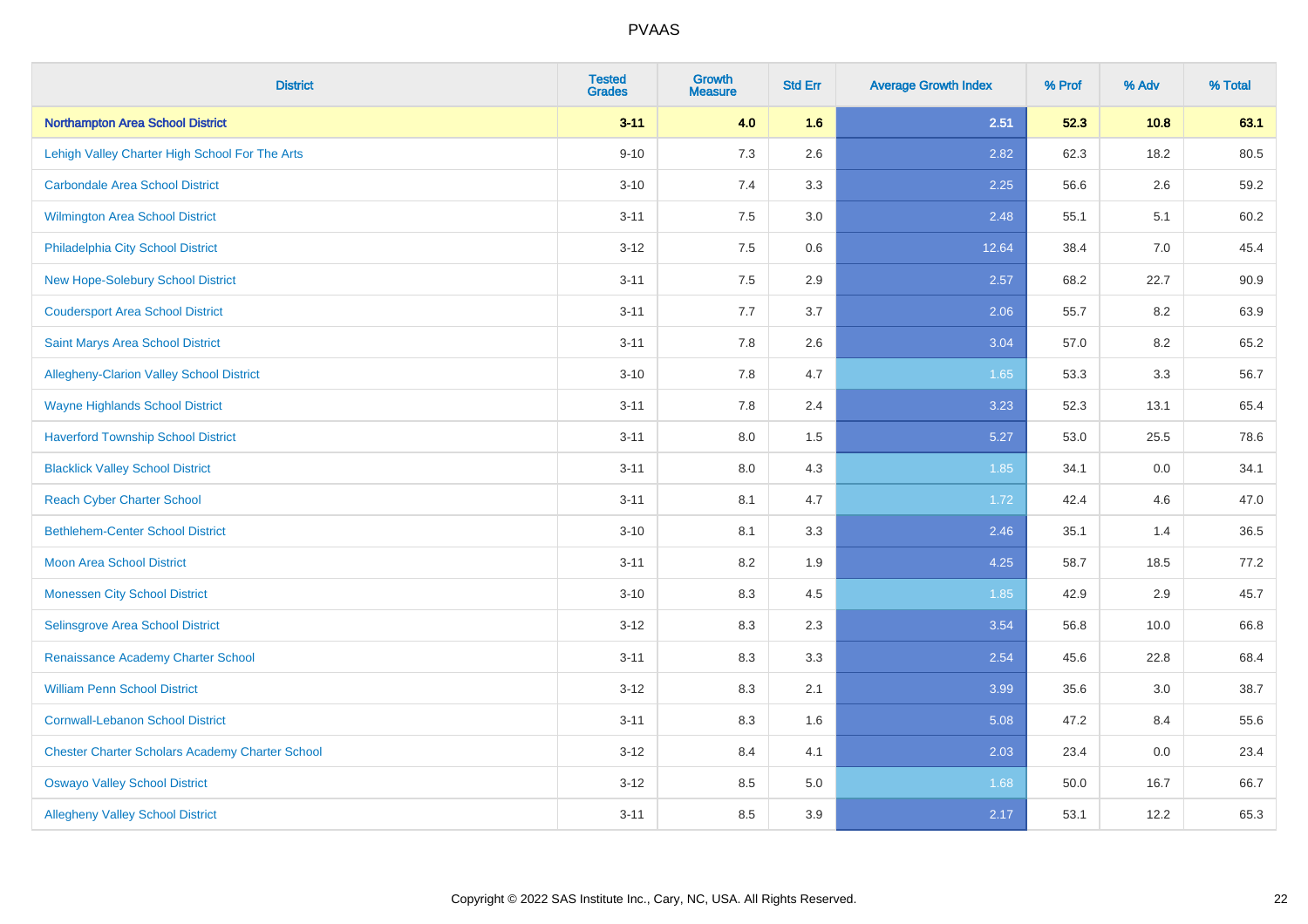| <b>District</b>                                    | <b>Tested</b><br><b>Grades</b> | <b>Growth</b><br><b>Measure</b> | <b>Std Err</b> | <b>Average Growth Index</b> | % Prof | % Adv | % Total |
|----------------------------------------------------|--------------------------------|---------------------------------|----------------|-----------------------------|--------|-------|---------|
| Northampton Area School District                   | $3 - 11$                       | 4.0                             | 1.6            | 2.51                        | 52.3   | 10.8  | 63.1    |
| <b>Eastern Lebanon County School District</b>      | $3 - 11$                       | 8.6                             | 2.2            | 3.84                        | 48.8   | 11.4  | 60.3    |
| <b>Conestoga Valley School District</b>            | $3 - 11$                       | 8.7                             | 1.8            | 4.69                        | 60.3   | 13.5  | 73.8    |
| <b>Wyalusing Area School District</b>              | $3-12$                         | 8.8                             | 3.3            | 2.68                        | 54.6   | 11.7  | 66.2    |
| <b>Wilson School District</b>                      | $3 - 12$                       | 8.8                             | 1.5            | 5.96                        | 52.6   | 14.6  | 67.2    |
| <b>Council Rock School District</b>                | $3 - 11$                       | 8.9                             | 1.2            | 7.65                        | 62.8   | 16.6  | 79.4    |
| <b>Hamburg Area School District</b>                | $3 - 11$                       | 8.9                             | 2.5            | 3.63                        | 43.5   | 8.2   | 51.7    |
| <b>Mckeesport Area School District</b>             | $3 - 12$                       | 9.0                             | 2.4            | 3.72                        | 31.0   | 4.5   | 35.5    |
| <b>Avon Grove Charter School</b>                   | $3 - 11$                       | 9.0                             | 2.9            | 3.13                        | 58.8   | 16.7  | 75.5    |
| <b>York Academy Regional Charter School</b>        | $3 - 11$                       | 9.0                             | 5.0            | 1.79                        | 55.2   | 0.0   | 55.2    |
| Ambridge Area School District                      | $3 - 12$                       | 9.1                             | 2.6            | 3.46                        | 50.4   | 10.7  | 61.1    |
| <b>Mifflin County School District</b>              | $3 - 11$                       | 9.1                             | 1.7            | 5.49                        | 47.1   | 6.7   | 53.8    |
| <b>Octorara Area School District</b>               | $3 - 11$                       | 9.1                             | 2.4            | 3.82                        | 52.1   | 8.5   | 60.6    |
| <b>North Penn School District</b>                  | $3 - 11$                       | 9.1                             | 1.1            | 8.36                        | 55.8   | 17.0  | 72.8    |
| <b>Commonwealth Charter Academy Charter School</b> | $3 - 10$                       | 9.1                             | 1.9            | 4.90                        | 47.2   | 9.1   | 56.3    |
| <b>Cranberry Area School District</b>              | $3-12$                         | 9.2                             | 3.0            | 3.04                        | 47.5   | 10.2  | 57.6    |
| Pen Argyl Area School District                     | $3-12$                         | 9.2                             | 2.7            | 3.46                        | 50.0   | 12.6  | 62.6    |
| Pennsylvania Distance Learning Charter School      | $3 - 12$                       | 9.3                             | 4.2            | 2.22                        | 42.2   | 3.1   | 45.3    |
| <b>Bethlehem Area School District</b>              | $3 - 11$                       | 9.3                             | 1.1            | 8.15                        | 44.7   | 12.0  | 56.7    |
| <b>Tech Freire Charter School</b>                  | $9 - 11$                       | 9.3                             | 2.9            | 3.26                        | 18.0   | 1.1   | 19.1    |
| <b>Shippensburg Area School District</b>           | $3 - 11$                       | 9.3                             | 1.9            | 4.84                        | 53.1   | 10.2  | 63.3    |
| Multicultural Academy Charter School               | $9 - 11$                       | 9.5                             | 3.5            | 2.69                        | 22.0   | 0.0   | 22.0    |
| <b>Hazleton Area School District</b>               | $3 - 11$                       | 9.6                             | 1.4            | 6.77                        | 45.0   | 7.8   | 52.9    |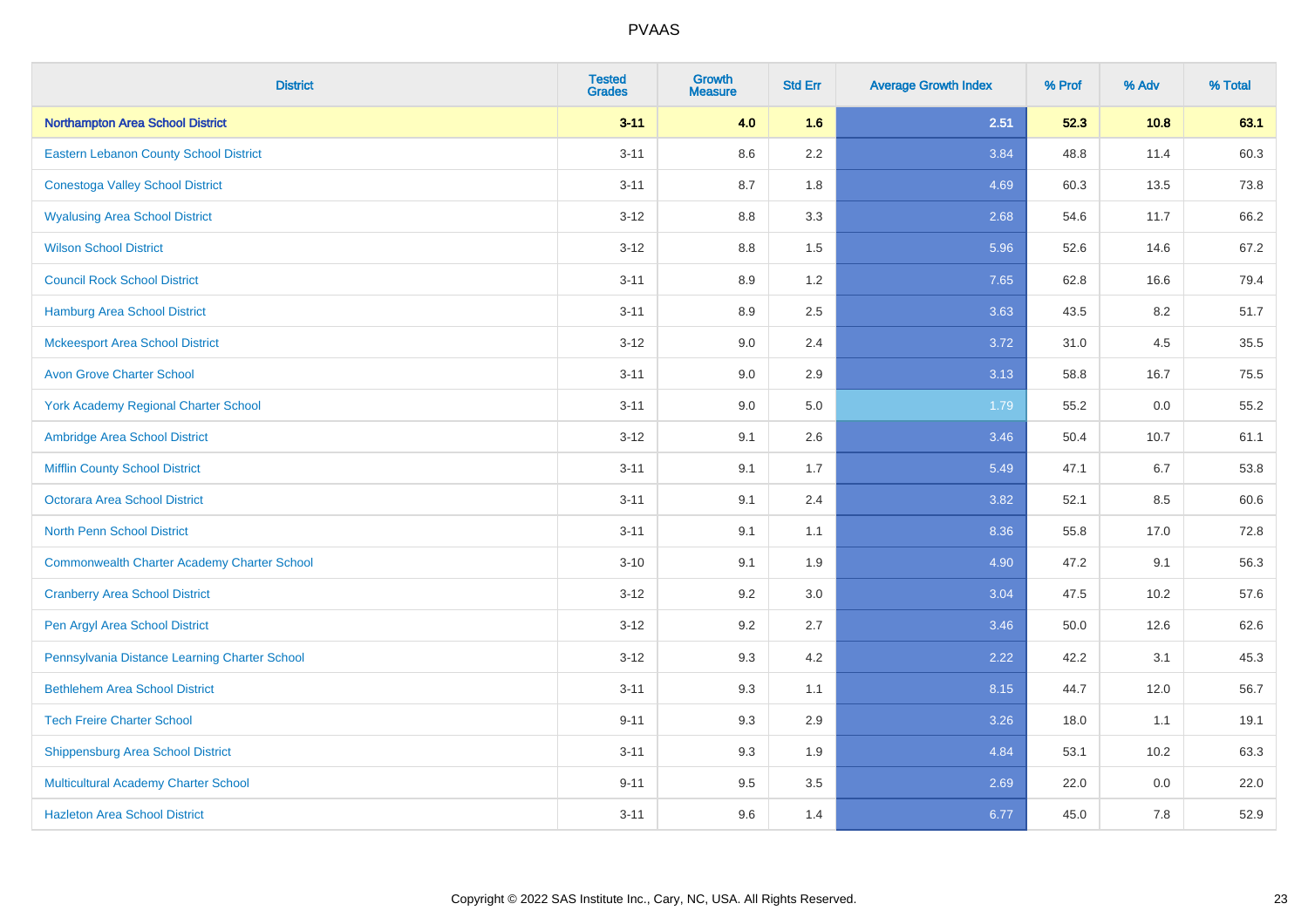| <b>District</b>                               | <b>Tested</b><br><b>Grades</b> | <b>Growth</b><br><b>Measure</b> | <b>Std Err</b> | <b>Average Growth Index</b> | % Prof | % Adv | % Total |
|-----------------------------------------------|--------------------------------|---------------------------------|----------------|-----------------------------|--------|-------|---------|
| <b>Northampton Area School District</b>       | $3 - 11$                       | 4.0                             | 1.6            | 2.51                        | 52.3   | 10.8  | 63.1    |
| <b>Eastern York School District</b>           | $3 - 11$                       | 9.6                             | 2.6            | 3.71                        | 56.3   | 12.6  | 68.9    |
| <b>Freeport Area School District</b>          | $3 - 10$                       | 9.7                             | 2.5            | 3.91                        | 57.5   | 17.8  | 75.3    |
| <b>Homer-Center School District</b>           | $3 - 11$                       | 9.7                             | 3.6            | 2.70                        | 45.1   | 17.2  | 62.3    |
| <b>Shenandoah Valley School District</b>      | $3 - 11$                       | 9.7                             | 3.9            | 2.49                        | 28.3   | 5.0   | 33.3    |
| Fox Chapel Area School District               | $3 - 11$                       | 9.8                             | 1.8            | 5.36                        | 56.6   | 28.6  | 85.2    |
| <b>Northern Cambria School District</b>       | $3 - 11$                       | 10.0                            | 3.3            | 3.04                        | 47.4   | 5.1   | 52.6    |
| <b>Avon Grove School District</b>             | $3 - 10$                       | 10.0                            | 1.6            | 6.26                        | 56.3   | 18.6  | 74.9    |
| <b>Ridley School District</b>                 | $3 - 12$                       | 10.0                            | 1.6            | 6.10                        | 45.6   | 8.2   | 53.8    |
| <b>Reading School District</b>                | $3 - 11$                       | 10.1                            | 1.4            | 7.25                        | 24.7   | 2.4   | 27.2    |
| <b>York Suburban School District</b>          | $3 - 11$                       | 10.1                            | 2.1            | 4.91                        | 53.5   | 27.8  | 81.3    |
| Dr Robert Ketterer Charter School Inc         | $6 - 12$                       | 10.1                            | 5.0            | 2.04                        | 14.9   | 0.4   | 15.3    |
| <b>Clarion Area School District</b>           | $3 - 11$                       | 10.3                            | 4.1            | 2.51                        | 45.4   | 14.6  | 60.0    |
| <b>Midd-West School District</b>              | $3 - 11$                       | 10.3                            | 2.7            | 3.80                        | 58.0   | 13.4  | 71.4    |
| <b>Cocalico School District</b>               | $3 - 11$                       | 10.6                            | 2.0            | 5.18                        | 50.8   | 14.1  | 64.8    |
| <b>Montgomery Area School District</b>        | $3 - 11$                       | 10.7                            | 3.6            | 2.96                        | 48.7   | 12.4  | 61.1    |
| Lake-Lehman School District                   | $3 - 11$                       | 10.8                            | 2.7            | 3.93                        | 55.3   | 7.9   | 63.2    |
| Montoursville Area School District            | $3 - 12$                       | 10.8                            | 2.5            | 4.24                        | 44.6   | 20.1  | 64.8    |
| <b>Garnet Valley School District</b>          | $3 - 10$                       | 10.9                            | 1.7            | 6.53                        | 67.1   | 19.0  | 86.1    |
| <b>Sayre Area School District</b>             | $3 - 11$                       | 11.2                            | 3.5            | 3.20                        | 52.2   | 7.5   | 59.7    |
| <b>Greater Nanticoke Area School District</b> | $3 - 12$                       | 11.2                            | 2.8            | 4.01                        | 38.0   | 12.4  | 50.4    |
| <b>Littlestown Area School District</b>       | $3 - 11$                       | 11.4                            | 2.5            | 4.62                        | 55.2   | 10.4  | 65.6    |
| Mastery Charter School - Hardy Williams       | $3 - 11$                       | 11.4                            | 3.4            | 3.33                        | 44.3   | 5.7   | 50.0    |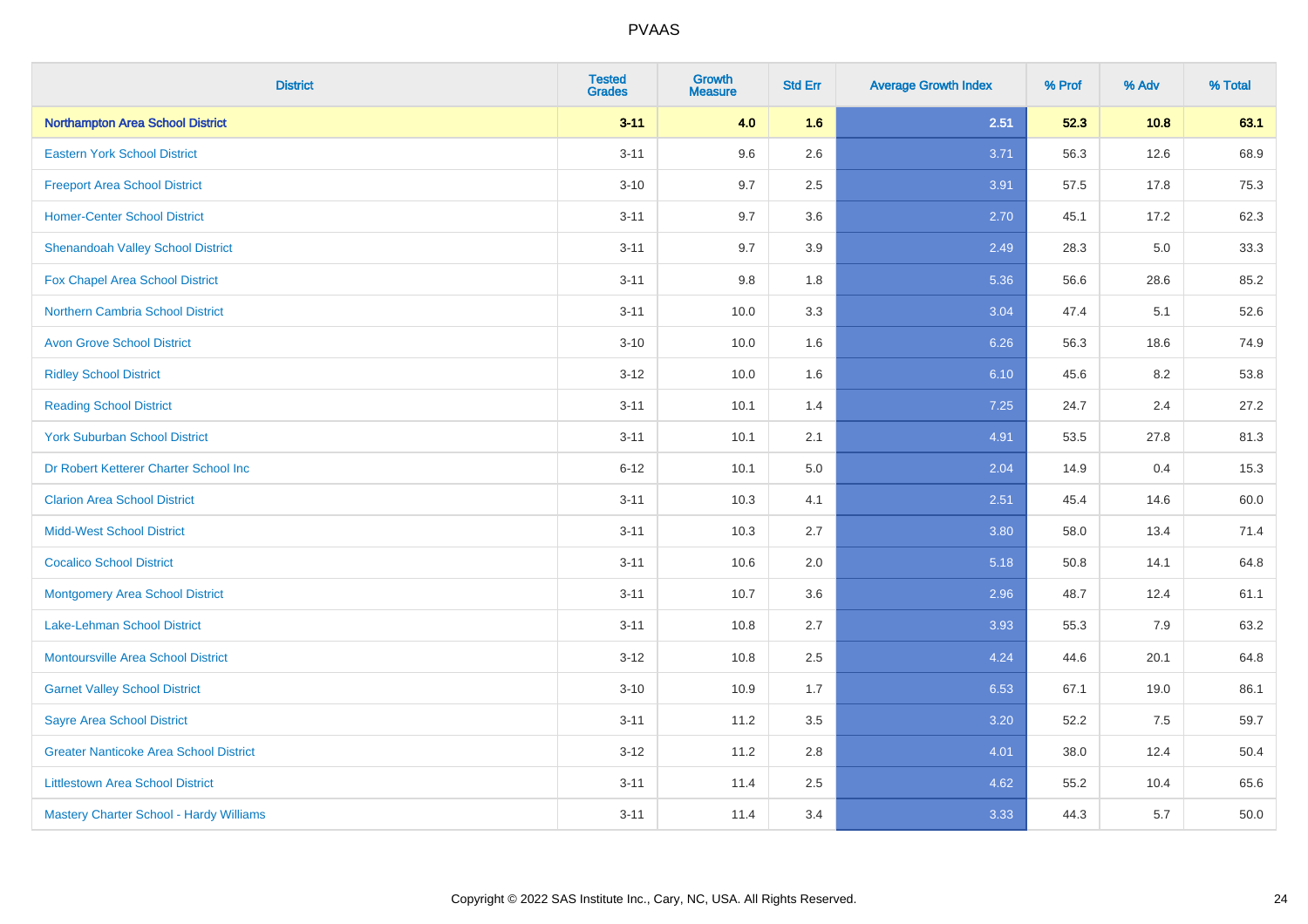| <b>District</b>                          | <b>Tested</b><br><b>Grades</b> | <b>Growth</b><br><b>Measure</b> | <b>Std Err</b> | <b>Average Growth Index</b> | % Prof | % Adv   | % Total |
|------------------------------------------|--------------------------------|---------------------------------|----------------|-----------------------------|--------|---------|---------|
| Northampton Area School District         | $3 - 11$                       | 4.0                             | 1.6            | 2.51                        | 52.3   | 10.8    | 63.1    |
| <b>Pine-Richland School District</b>     | $3 - 11$                       | 11.5                            | 1.8            | 6.31                        | 60.6   | 24.4    | 85.0    |
| Pennsylvania Cyber Charter School        | $3 - 11$                       | 11.6                            | 1.5            | 7.54                        | 46.3   | $5.0\,$ | 51.3    |
| <b>Pennsbury School District</b>         | $3 - 11$                       | 11.7                            | 1.5            | 7.90                        | 60.1   | 21.3    | 81.3    |
| <b>Fort Leboeuf School District</b>      | $3 - 11$                       | 11.7                            | 2.5            | 4.73                        | 48.5   | 21.1    | 69.6    |
| Pennsylvania Virtual Charter School      | $3 - 11$                       | 11.8                            | 3.5            | 3.37                        | 56.5   | 11.1    | 67.6    |
| Downingtown Area School District         | $3 - 11$                       | 12.1                            | 1.1            | 10.67                       | 60.0   | 23.5    | 83.6    |
| <b>Fleetwood Area School District</b>    | $3 - 10$                       | 12.2                            | 2.2            | 5.68                        | 53.5   | 11.6    | 65.2    |
| <b>Central York School District</b>      | $3 - 12$                       | 12.3                            | 1.7            | 7.20                        | 55.5   | 11.5    | 67.0    |
| <b>Souderton Area School District</b>    | $3 - 11$                       | 12.4                            | 1.5            | 8.28                        | 61.7   | 15.2    | 76.9    |
| <b>School Lane Charter School</b>        | $3 - 11$                       | 12.4                            | 3.6            | 3.43                        | 59.1   | 9.8     | 68.9    |
| <b>Jenkintown School District</b>        | $3 - 11$                       | 12.5                            | 4.4            | 2.84                        | 54.6   | 29.6    | 84.1    |
| <b>Wissahickon School District</b>       | $3 - 10$                       | 12.5                            | 1.8            | 6.85                        | 58.3   | 22.4    | 80.7    |
| <b>West Perry School District</b>        | $3 - 11$                       | 12.5                            | 2.5            | 4.99                        | 56.6   | 8.4     | 65.0    |
| <b>Delaware Valley School District</b>   | $3 - 11$                       | 12.6                            | 1.8            | 6.93                        | 55.2   | 16.2    | 71.4    |
| <b>West Chester Area School District</b> | $3 - 11$                       | 12.6                            | 1.2            | 10.38                       | 66.8   | 20.2    | 87.0    |
| <b>Derry Township School District</b>    | $3 - 10$                       | 12.8                            | 2.0            | 6.39                        | 54.8   | 25.8    | 80.6    |
| <b>Iroquois School District</b>          | $3 - 11$                       | 13.1                            | 3.0            | 4.35                        | 48.2   | 7.8     | 56.0    |
| <b>Derry Area School District</b>        | $3 - 11$                       | 13.2                            | 2.8            | 4.69                        | 60.0   | 12.5    | 72.5    |
| People For People Charter School         | $3-12$                         | 13.3                            | 5.5            | 2.43                        | 13.5   | 0.0     | 13.5    |
| <b>Penn-Trafford School District</b>     | $3 - 11$                       | 13.4                            | 1.7            | 7.87                        | 62.3   | 21.9    | 84.2    |
| <b>Abington Heights School District</b>  | $3 - 11$                       | 13.5                            | 2.2            | 6.27                        | 58.3   | 16.2    | 74.5    |
| <b>Jamestown Area School District</b>    | $3 - 11$                       | 13.5                            | 4.2            | 3.19                        | 64.4   | 13.3    | 77.8    |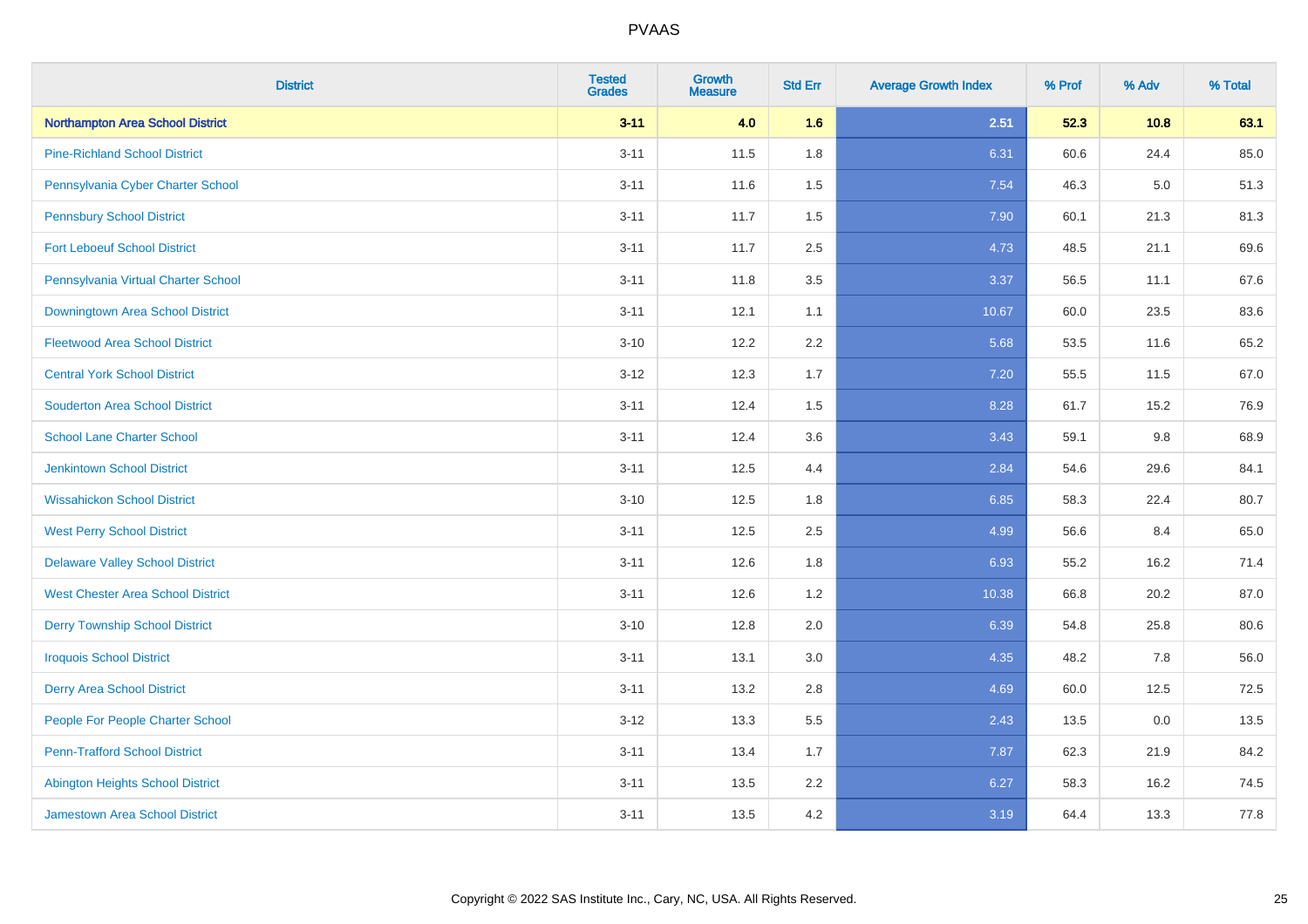| <b>District</b>                                  | <b>Tested</b><br><b>Grades</b> | <b>Growth</b><br><b>Measure</b> | <b>Std Err</b> | <b>Average Growth Index</b> | % Prof | % Adv   | % Total |
|--------------------------------------------------|--------------------------------|---------------------------------|----------------|-----------------------------|--------|---------|---------|
| <b>Northampton Area School District</b>          | $3 - 11$                       | 4.0                             | 1.6            | 2.51                        | 52.3   | 10.8    | 63.1    |
| <b>Dallastown Area School District</b>           | $3 - 11$                       | 13.5                            | 1.5            | 8.84                        | 56.0   | 17.9    | 73.8    |
| <b>City CHS</b>                                  | $10 - 11$                      | 13.6                            | 2.7            | 5.12                        | 45.8   | 3.0     | 48.8    |
| <b>Springfield School District</b>               | $3 - 11$                       | 13.8                            | 1.7            | 7.99                        | 60.9   | 21.5    | 82.4    |
| Penns Valley Area School District                | $3 - 12$                       | 14.0                            | 2.9            | 4.80                        | 41.9   | 23.1    | 65.0    |
| <b>Colonial School District</b>                  | $3 - 11$                       | 14.0                            | 1.7            | 8.21                        | 60.2   | 19.6    | 79.8    |
| <b>Lincoln Leadership Academy Charter School</b> | $3 - 12$                       | 14.2                            | 6.4            | 2.22                        | 23.5   | $0.0\,$ | 23.5    |
| <b>Southern York County School District</b>      | $3 - 11$                       | 14.2                            | 2.1            | 6.91                        | 55.1   | 18.1    | 73.1    |
| <b>Saucon Valley School District</b>             | $3 - 11$                       | 14.7                            | 2.5            | 5.98                        | 48.7   | 20.2    | 69.0    |
| <b>Great Valley School District</b>              | $3 - 11$                       | 15.0                            | 1.9            | 7.98                        | 50.0   | 35.0    | 85.0    |
| <b>Upper Merion Area School District</b>         | $3 - 11$                       | 15.3                            | 2.0            | 7.62                        | 59.3   | 19.3    | 78.6    |
| <b>Upper Dublin School District</b>              | $3 - 12$                       | 15.4                            | 1.8            | 8.53                        | 60.8   | 24.8    | 85.6    |
| Northern York County School District             | $3 - 11$                       | 15.6                            | 2.0            | 7.98                        | 57.4   | 11.5    | 68.8    |
| <b>Greenwood School District</b>                 | $3 - 11$                       | 15.9                            | 3.9            | 4.11                        | 50.0   | 25.0    | 75.0    |
| <b>Belmont Charter School</b>                    | $3 - 10$                       | 16.0                            | 6.5            | 2.45                        | 64.3   | 0.0     | 64.3    |
| Northern Bedford County School District          | $3 - 11$                       | 16.5                            | 3.6            | 4.58                        | 51.7   | 20.0    | 71.7    |
| <b>Deer Lakes School District</b>                | $3 - 11$                       | 17.0                            | 2.7            | 6.32                        | 61.5   | 16.4    | 77.9    |
| <b>Unionville-Chadds Ford School District</b>    | $3 - 11$                       | 17.1                            | 3.1            | 5.51                        | 68.1   | 13.2    | 81.3    |
| <b>North Allegheny School District</b>           | $3 - 11$                       | 17.4                            | 1.3            | 13.52                       | 59.5   | 28.1    | 87.6    |
| <b>Norwin School District</b>                    | $3 - 11$                       | 18.0                            | 1.7            | 10.37                       | 58.5   | 27.0    | 85.4    |
| <b>Valley View School District</b>               | $3 - 11$                       | 18.1                            | 2.4            | 7.42                        | 53.7   | 14.7    | 68.4    |
| <b>Cumberland Valley School District</b>         | $3 - 12$                       | 18.5                            | 1.3            | 14.64                       | 60.7   | 23.4    | 84.1    |
| <b>Upper Saint Clair School District</b>         | $3 - 11$                       | 18.5                            | 1.7            | 10.65                       | 61.8   | 30.1    | 91.9    |